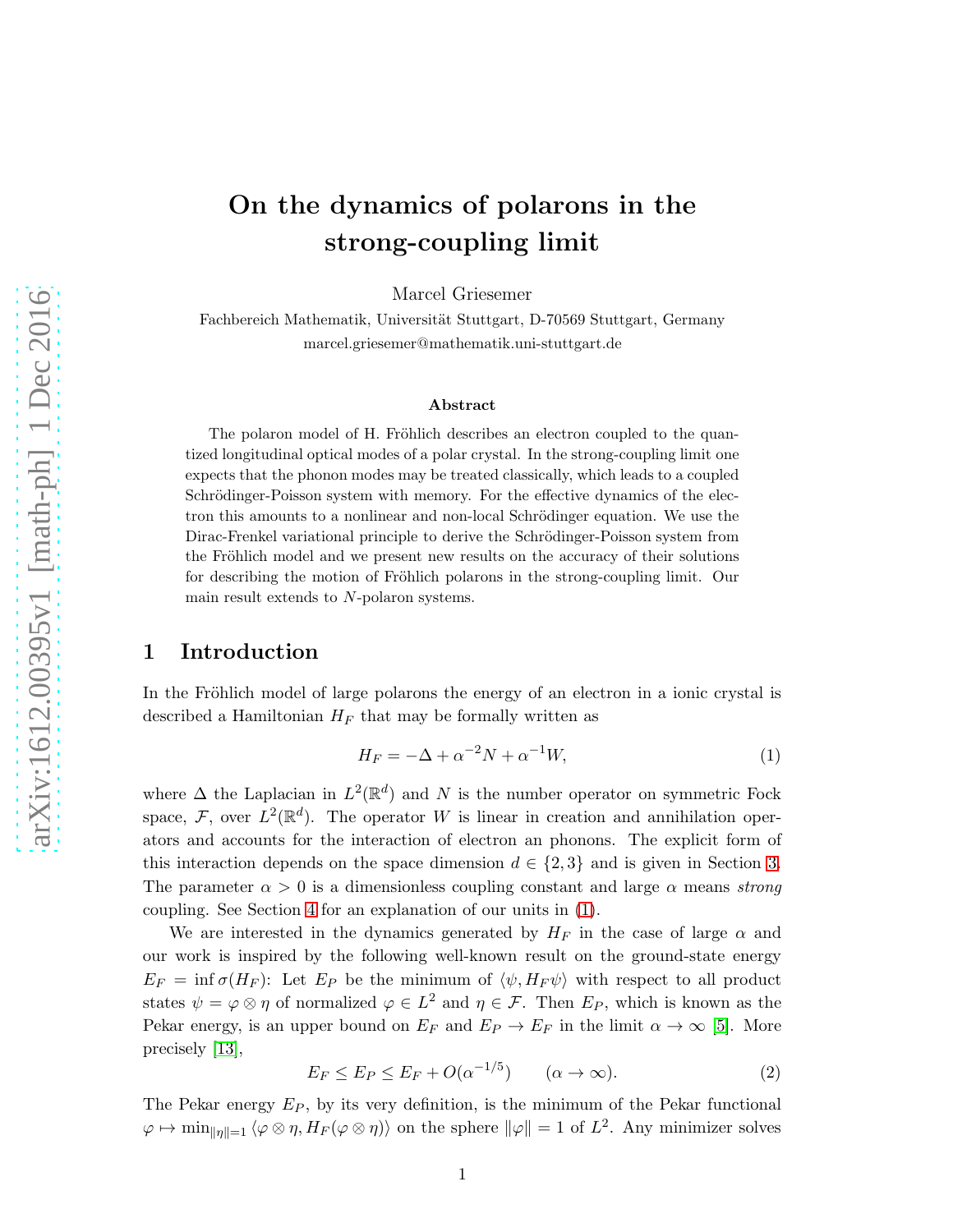the corresponding Euler-Lagrange equation

<span id="page-1-0"></span>
$$
(-\Delta + V)\varphi = \lambda\varphi, \qquad V = -|\cdot|^{-1} * |\varphi|^2,\tag{3}
$$

where V, for given  $\varphi$ , is the potential generated by the (coherent) state minimizing  $\langle \varphi \otimes \eta, H_F \varphi \otimes \eta \rangle$ . In physical terms it is the potential due to the deformation of the ionic lattice by the electron. It is well-known that the Pekar functional has a minimizer and hence that [\(3\)](#page-1-0) has a solution.

The question arises whether the equations [\(3\)](#page-1-0) have a generalization to a timedependent setting, where they approximately describe the motion of a polaron in the case  $\alpha \gg 1$ . The answer to this question from the literature is the system

<span id="page-1-1"></span>
$$
(-\Delta + V)\varphi = i\partial_t\varphi, \qquad (\alpha^4 \partial_t^2 + 1)V = -|\cdot|^{-1} * |\varphi|^2,\tag{4}
$$

which apparently was first written down, in an equivalent form, by Landau and Pekar [\[10,](#page-19-2) [4\]](#page-19-3). The mathematical analysis of this system was initiated in [\[2\]](#page-19-4) and continued in  $[6, 9]$  $[6, 9]$ . Note that [\(4\)](#page-1-1) reduces to [\(3\)](#page-1-0) in the stationary case where V is independent of time and  $\varphi_t = e^{-i\lambda t} \varphi_0$ .

The accuracy of the effective evolution defined by equations that are closely related to [\(4\)](#page-1-1) was recently analyzed in two papers by Frank with Schlein and Gang, respectively [\[7,](#page-19-7) [6\]](#page-19-5). In [\[7\]](#page-19-7) the effective dynamics is linear and it affects the electron only, the phonons being frozen. The analysis in [\[6\]](#page-19-5) is much refined in comparison to [\[7\]](#page-19-7). The results concern the effective evolution of product states defined by the Landau-Pekar equations and the limitations of such an approximation are discussed as well. The error bounds in [\[7,](#page-19-7) [6\]](#page-19-5) are good for  $|t| = o(\alpha)^1$  $|t| = o(\alpha)^1$ .

In this paper we derive the system [\(4\)](#page-1-1) from the Schrödinger equation  $i\partial_t \psi = H_F \psi$ with the help of the Dirac-Frenkel time-dependent variational principle in connection with the manifold of all product states  $\varphi \otimes \eta \in L^2 \otimes \mathcal{F}$  [\[16\]](#page-19-8). This methods provides us with a coupled system of Schrödinger equations for  $\varphi$  and  $\eta$ , we call them Dirac-Frenkel equations, where the one for  $\eta$  can be solved explicitly and then yields a potential V satisfying [\(4\)](#page-1-1). Likewise, the Landau-Pekar equations considered in [\[6\]](#page-19-5) follow from the Dirac-Frenkel equations for the polaron. We stress that the Dirac-Frenkel principle is *not* based on unjustified assumptions (like propagation of chaos) and that it automatically gives the correct phase for the approximating evolution. Moreover, the variational principle of Dirac and Frenkel provides one with conservation laws, a geometric picture, and analytic relations that are useful for the comparison with the true quantum evolution. There is a particular solution to the Dirac-Frenkel equations of the form  $t \mapsto e^{-iE_P t}(\varphi_0 \otimes \eta_0)$ , where  $\varphi_0$  is a minimizer of the Pekar functional and  $\eta_0$  is the coherent state associated with  $\varphi_0$ . It corresponds to the solution of [\(4\)](#page-1-1), where V is time-independent and thus [\(4\)](#page-1-1) reduces to [\(3\)](#page-1-0). Armed with the method of Dirac and Frenkel and with some inspiration from [\[7\]](#page-19-7) we show in this paper that

<span id="page-1-3"></span>
$$
||e^{-iHt}(\varphi_0 \otimes \eta_0) - e^{-iE_Pt}(\varphi_0 \otimes \eta_0)||^2 \le C\frac{|t|}{\alpha^2},
$$
\n<sup>(5)</sup>

<span id="page-1-2"></span><sup>&</sup>lt;sup>1</sup>The Gronwall argument in [\[7\]](#page-19-7) is easily modified to give  $|t| = o(\alpha)$ , rather than  $|t| = o(\log \alpha)$ .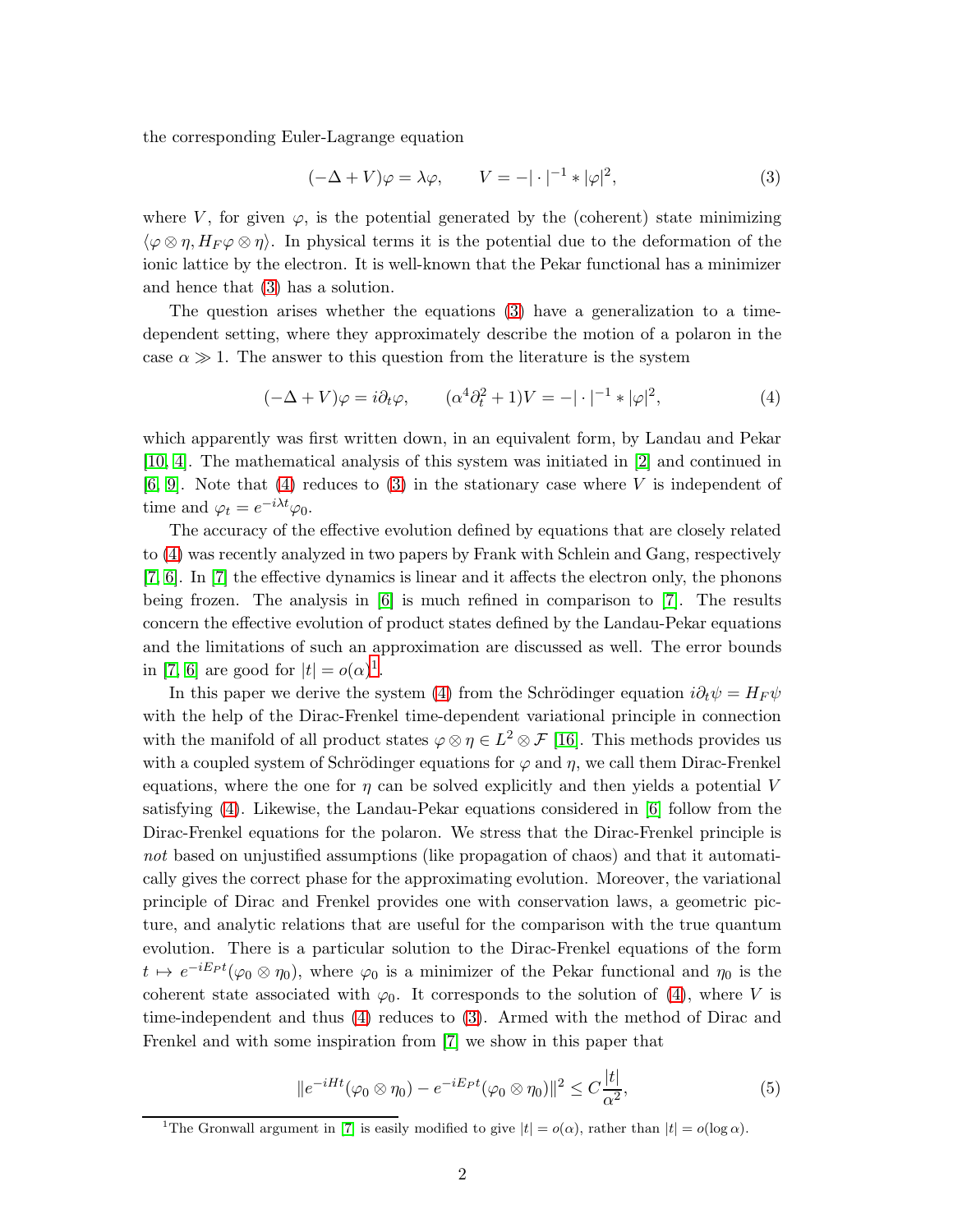for all  $t \in \mathbb{R}$  and  $\alpha \geq 1$ . This expands by a power of two the time scale for which a solution to [\(4\)](#page-1-1) has previously been found in good agreement with the true quantum evolution. In addition it shows that the state  $\varphi_0 \otimes \eta_0$ , whose energy  $E_P =$  $\langle \varphi_0 \otimes \eta_0, H(\varphi_0 \otimes \eta_0) \rangle$ , by [\(2\)](#page-0-1), is close to  $E_F$ , is very stable for large  $\alpha$ , which is consistent with the fact that the polaron mass grows to infinity as  $\alpha \to \infty$  [\[17\]](#page-20-0). As a further illustration of our methods we compare the Dirac-Frenkel evolution  $u_t = a(t)\varphi_t \otimes \eta_t$ to the true polaron evolution for a fairly general class of initial states  $\varphi_0 \otimes \eta_0$ , with  $\eta_0$ being a coherent state. We find that

<span id="page-2-0"></span>
$$
||e^{-iHt}(\varphi_0 \otimes \eta_0) - u_t||^2 = O(|t|/\alpha), \qquad (6)
$$

for  $\alpha \geq 1$  and all  $t \in \mathbb{R}$ . The evolution  $t \mapsto u_t$  agrees with the evolution of states of  $\varphi_0 \otimes \eta_0$  considered in [\[6\]](#page-19-5). The very involved analysis in [6] yields the better bound  $O(|t|/\alpha)^2$  for the left-hand side of [\(6\)](#page-2-0). Our main point here is that (6) follows from a very short argument exploiting general properties of the Dirac-Frenkel variational principle and the fact that  $\eta_0$  is a coherent state.

In Section [2](#page-2-1) the time-dependent variational principle of Dirac and Frenkel is described in its abstract form, and in Section [3](#page-5-0) it is applied to the polaron. In particular, the system [\(4\)](#page-1-1) is derived in Section [3.](#page-5-0) Our main result, [\(5\)](#page-1-3), is established in Section [4](#page-8-0) for polarons in two and tree space dimensions and in Section [6](#page-14-0) it is extended to multipolaron systems in three space dimensions. An important technical tool in our work is Lemma [A.2,](#page-16-0) which we learned from [\[7\]](#page-19-7). This lemma is very useful for controlling the mild ultraviolet problem of [\(1\)](#page-0-0). It has also been used effectively in [\[8\]](#page-19-9) for describing the domain of self-adjointness of the Fröhlich Hamiltonian. Estimate  $(6)$  is proved in Section [5.](#page-12-0)

In this paper the Fourier transform  $\hat{\rho}$  of a function  $\rho \in L^1(\mathbb{R}^d)$  is defined by

$$
\hat{\rho}(k) := \int e^{-ikx} \rho(x) \, dx,
$$

so that  $\widehat{f*g} = \hat{f} \cdot \hat{g}$  and  $\langle f, g \rangle = (2\pi)^{-d} \langle \hat{f}, \hat{g} \rangle$ . In  $d = 3$  it follows that  $|x|^{-1}$  is sent to  $4\pi/|k|^2$  under Fourier transform.

# <span id="page-2-1"></span>2 The Dirac-Frenkel Approximation

In this section we present the Dirac-Frenkel approximation in its abstract form and for the manifolds of our interest. For a more elaborate discussion, the history and more applications we refer to the "blue book" of Lubich [\[16\]](#page-19-8).

Let H be some complex Hilbert space and let  $M \subset \mathcal{H}$  be a subset of H which is a manifold in the following sense: we assume that the set of velocities

$$
\dot{u} = \frac{d}{dt} u_t \Big|_{t=0}
$$

of differentiable curves  $t \mapsto u_t \in M$  with  $u_{t=0} = u$  is a closed subspace of  $\mathscr{H}$ . This subspace is denoted  $T_uM$  and called tangent space of M at the point  $u \in M$ . Its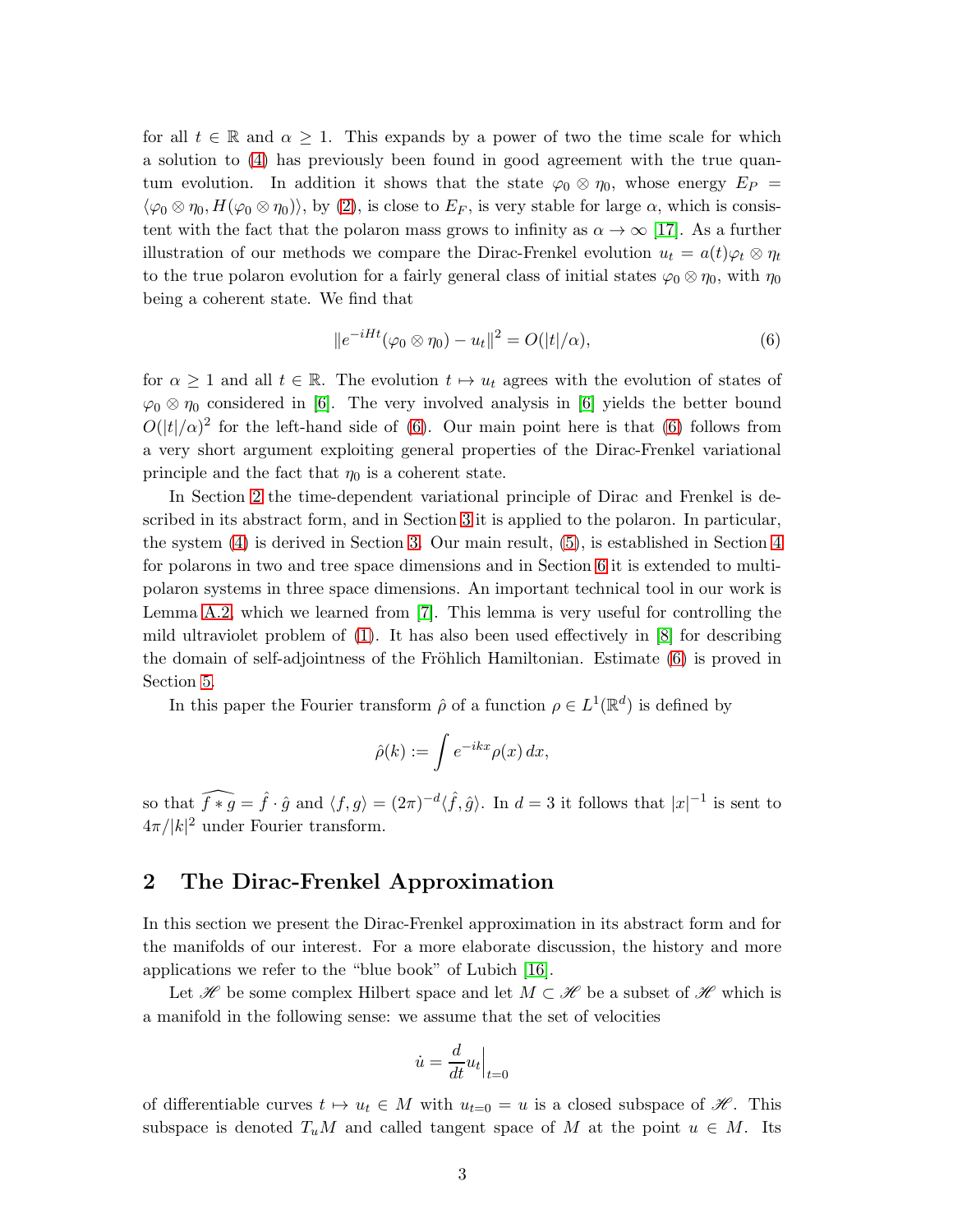closedness ensures the existence of an orthogonal projection  $P(u): \mathcal{H} \to T_uM$  onto  $T_uM$ . Now let  $H: D \subset \mathcal{H} \to \mathcal{H}$  be some self-adjoint operator in  $\mathcal{H}$  and let  $u_0 \in M$ . Then any solution  $u$  of the Dirac-Frenkel equation

<span id="page-3-0"></span>
$$
\dot{u} = -iP(u)Hu \t u|_{t=0} = u_0 \t(7)
$$

may be considered an approximation to the Schrödinger evolution  $t \mapsto e^{-iHt}u_0$ . In applications we expect that the solution to [\(7\)](#page-3-0) is unique and we are interested in the accuracy of the Dirac-Frenkel approximation  $u$ . A simple bound is obtained as follows: if  $t \mapsto u_t$  is a solution to [\(7\)](#page-3-0) then

$$
\frac{d}{dt}e^{iHt}u_t = ie^{iHt}P(u)^{\perp}Hu
$$

which integrates to

$$
e^{iHt}u_t - u_0 = i \int_0^t e^{iHs} P(u_s)^{\perp} H u_s ds.
$$

It follows that

$$
||u_t - e^{-iHt}u_0|| \le \int_0^t ||P(u)^{\perp}Hu|| ds.
$$

Note that the energy  $\langle u, H u \rangle$  is conserved along solutions to [\(7\)](#page-3-0) because

$$
\frac{d}{dt}\langle u, Hu\rangle = 2 \operatorname{Re}\langle Hu, \dot{u}\rangle = 2 \operatorname{Re}(-i)\langle Hu, P(u)Hu\rangle = 0.
$$

By a similar computation the norm  $||u||$  is conserved provided that  $u \in T_uM$  for all  $u \in M$ , which will be the case for our choice of M.

In this paper we are interested in Hilbert spaces of the form  $\mathscr{H} = \mathscr{H}_1 \otimes \mathscr{H}_2$  and the submanifold

$$
M := \{ u \in \mathcal{H} \mid u = a\varphi \otimes \eta \neq 0, \text{ where } a \in \mathbb{C}, \varphi \in \mathcal{H}_1, \eta \in \mathcal{H}_2 \}.
$$

The tangent space  $T_uM$  of M at the point  $u = a\varphi \otimes \eta$  consists of all vectors of the form

<span id="page-3-3"></span>
$$
\dot{u} = \dot{a}\varphi \otimes \eta + a\dot{\varphi} \otimes \eta + a\varphi \otimes \dot{\eta}
$$
 (8)

with arbitrary  $\dot{a} \in \mathbb{C}$ ,  $\dot{\varphi} \in \mathcal{H}_1$  and  $\dot{\eta} \in \mathcal{H}_2$ . These representations of u and  $\dot{u}$  are not unique and the liberty in the choice of the parameters  $a, \varphi, \eta, \dot{a}, \dot{\varphi}, \dot{\eta}$  is called gauge freedom. Let us fix the gauge by imposing the gauge conditions

<span id="page-3-1"></span>
$$
\|\varphi\| = 1, \qquad \|\eta\| = 1 \tag{9}
$$

and

<span id="page-3-2"></span>
$$
\langle \dot{\varphi}, \varphi \rangle = 0, \qquad \langle \dot{\eta}, \eta \rangle = 0. \tag{10}
$$

The second condition is achieved by the gauge transform  $\dot{a} \mapsto \dot{a} + (\lambda + \mu)a$ ,  $\dot{\varphi} \mapsto \dot{\varphi} - \lambda \varphi$ , and  $\dot{\eta} \mapsto \dot{\eta} - \mu \eta$  with suitable  $\lambda, \mu \in \mathbb{C}$ . These gauge conditions can be imposed on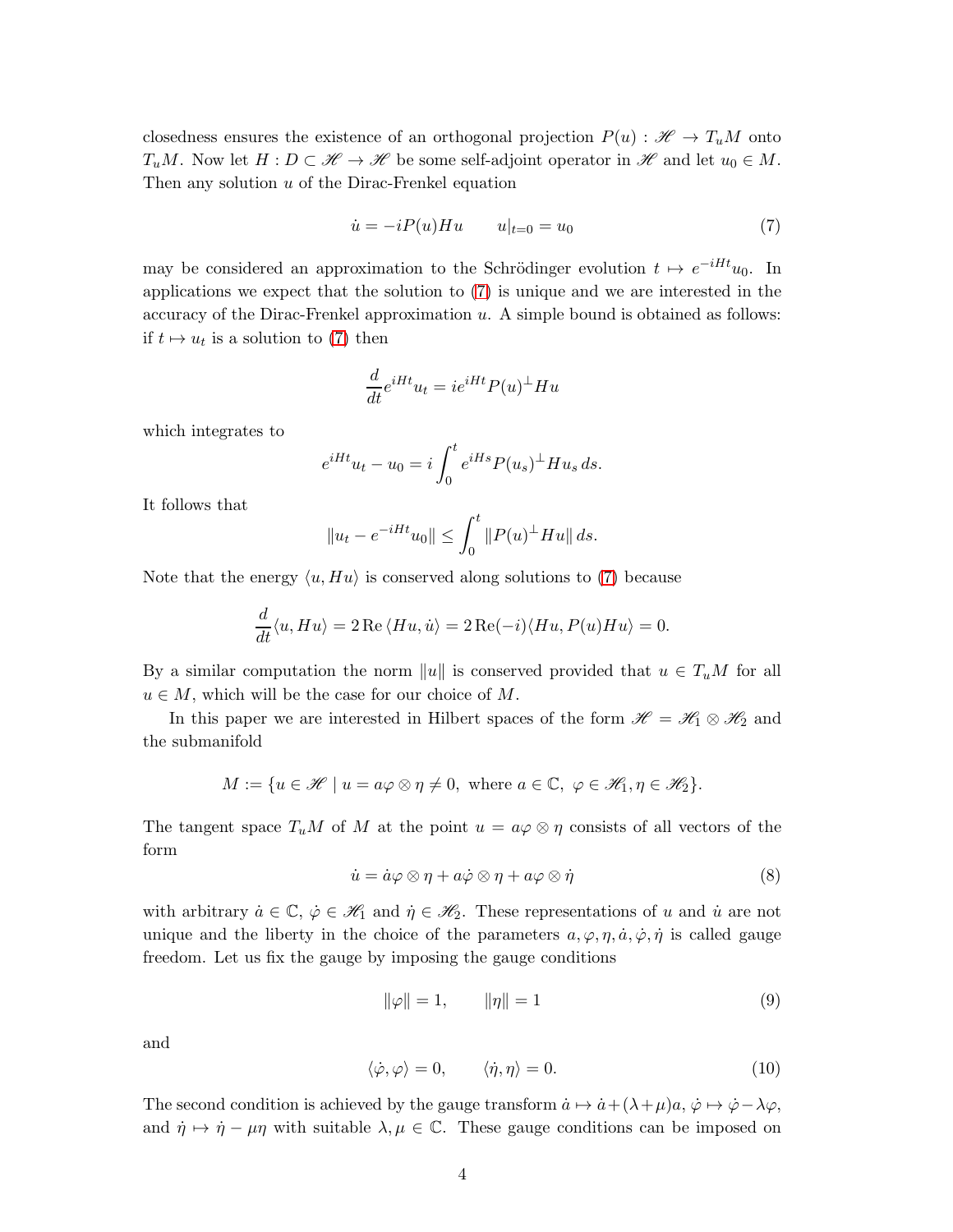on any differentiable curve  $u = a(\varphi \otimes \eta)$  in M. Indeed, the normalization of  $\varphi$  and  $\eta$ preserves differentiability and once [\(9\)](#page-3-1) is satisfied, the gauge transform

$$
\varphi \mapsto \varphi \exp\left(-\int \langle \varphi, \dot{\varphi} \rangle dt\right)
$$

$$
\eta \mapsto \eta \exp\left(-\int \langle \eta, \dot{\eta} \rangle dt\right)
$$

$$
a \mapsto a \exp\left(\int \langle \eta, \dot{\eta} \rangle + \langle \varphi, \dot{\varphi} \rangle dt\right)
$$

preserves the norms and leads to [\(10\)](#page-3-2).

The mere possibility to represent of tangent vectors [\(8\)](#page-3-3) in the gauge [\(10\)](#page-3-2) shows that  $P(u)$  at the point  $u = a\varphi \otimes \eta$  can be written as a sum of three orthogonal and mutually orthogonal projections

<span id="page-4-0"></span>
$$
P(u) = P_{\varphi \otimes \eta} + P_{\varphi}^{\perp} \otimes P_{\eta} + P_{\varphi} \otimes P_{\eta}^{\perp}, \tag{11}
$$

where  $P_{\varphi}$  denotes the orthogonal projection onto the one-dimensional space spanned by the vector  $\varphi$ . Other useful formulas for  $P(u)$  are

$$
P(u) = P_{\varphi} \otimes 1 + 1 \otimes P_{\eta} - P_{\varphi \otimes \eta}
$$
  
\n
$$
P(u)^{\perp} = P_{\varphi}^{\perp} \otimes P_{\eta}^{\perp}.
$$
\n(12)

Suppose  $u = a\varphi \otimes \eta$  is a curve in M written in the gauge [\(10\)](#page-3-2),  $a, \varphi$  and  $\eta$  being differentiable curves in  $\mathbb{C}$ ,  $\mathcal{H}_1$  and  $\mathcal{H}_2$ , respectively. Then the Dirac-Frenkel equation [\(7\)](#page-3-0) splits into three equations associated with the three mutually orthogonal subspaces of  $T_uM$  defined by [\(11\)](#page-4-0). These equations read

<span id="page-4-6"></span><span id="page-4-1"></span>
$$
i\dot{a} = \langle H \rangle_{\varphi \otimes \eta} a \tag{13}
$$

$$
i\dot{\varphi} = (H_{\eta} - \langle H \rangle_{\varphi \otimes \eta})\varphi \tag{14}
$$

<span id="page-4-2"></span>
$$
i\dot{\eta} = (H_{\varphi} - \langle H \rangle_{\varphi \otimes \eta})\eta \tag{15}
$$

where  $\langle H \rangle_{\varphi \otimes \eta} = \langle \varphi \otimes \eta, H(\varphi \otimes \eta) \rangle / \langle \varphi \otimes \eta, \varphi \otimes \eta \rangle$  and  $H_{\eta}$ ,  $H_{\varphi}$  are operators defined by

$$
(1 \otimes P_{\eta})H(\varphi \otimes \eta) = H_{\eta}\varphi \otimes \eta
$$

$$
(P_{\varphi} \otimes 1)H(\varphi \otimes \eta) = \varphi \otimes H_{\varphi}\eta,
$$

respectively. With some abuse of notation we may write  $H_{\eta} = \langle \eta, H\eta \rangle / \langle \eta, \eta \rangle$  and  $H_{\varphi} = \langle \varphi, H\varphi \rangle / \langle \varphi, \varphi \rangle$  with inner products are taken in  $\mathcal{H}_2$  and  $\mathcal{H}_1$  only.

In the case where  $H = H_0 + W$  with

$$
H = H_0 + W \qquad H_0 = H_1 \otimes 1 + 1 \otimes H_2
$$

it follows that  $H_{0,\eta} - \langle H_0 \rangle_{\varphi \otimes \eta} = H_1 - \langle H_1 \rangle_{\varphi}$  and  $H_{0,\varphi} - \langle H_0 \rangle_{\varphi \otimes \eta} = H_2 - \langle H_2 \rangle_{\eta}$ . The Equations [\(13\)](#page-4-1)-[\(15\)](#page-4-2) therefore become

$$
i\dot{a} = (\langle H_1 \rangle_{\varphi} + \langle H_2 \rangle_{\eta} + \langle W \rangle_{\varphi \otimes \eta})a \tag{16}
$$

<span id="page-4-5"></span>
$$
i\dot{\varphi} = (H_1 + W_\eta - \langle H_1 \rangle_\varphi - \langle W \rangle_{\varphi \otimes \eta})\varphi \tag{17}
$$

<span id="page-4-4"></span><span id="page-4-3"></span>
$$
i\dot{\eta} = (H_2 + W_{\varphi} - \langle H_2 \rangle_{\eta} - \langle W \rangle_{\varphi \otimes \eta}) \eta.
$$
 (18)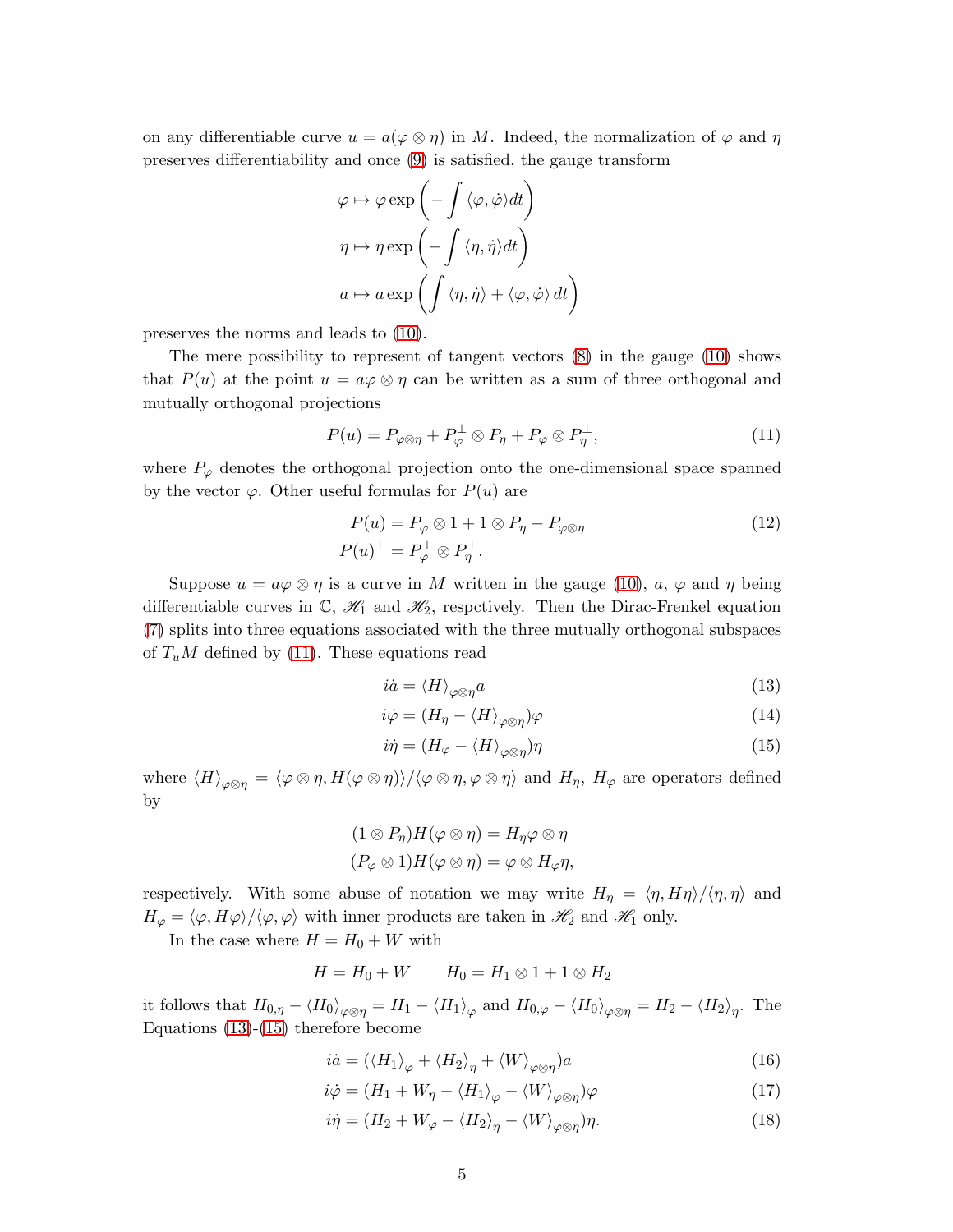We now collect the scalar contributions to [\(17\)](#page-4-3) and [\(18\)](#page-4-4) in [\(16\)](#page-4-5). This is achieved by a change of phase in  $\varphi$ ,  $\eta$  that violates the gauge condition [\(10\)](#page-3-2) but preserves the norms. We conclude that any solution  $u = a(\varphi \otimes \eta)$  to [\(7\)](#page-3-0) may be gauged in such a way that  $a, \varphi, \eta$  solve the system

<span id="page-5-3"></span><span id="page-5-1"></span>
$$
i\dot{a} = -\langle W \rangle_{\varphi \otimes \eta} a \tag{19}
$$

$$
i\dot{\varphi} = (H_1 + W_\eta)\varphi\tag{20}
$$

<span id="page-5-4"></span>
$$
i\dot{\eta} = (H_2 + W_{\varphi})\eta,\tag{21}
$$

where the first equation immediately integrates to

<span id="page-5-2"></span>
$$
a(t) = a(0) \exp\left(i \int_0^t \langle W \rangle_{\varphi \otimes \eta} ds\right).
$$
 (22)

Let us prove the converse, i.e., that  $(20)$  through  $(22)$  are sufficient for  $(7)$ . Indeed, from  $P(u)Hu = H_0u + P(u)Wu$  and the representation [\(12\)](#page-4-6) for  $P(u)$  we see that [\(7\)](#page-3-0) becomes

<span id="page-5-6"></span>
$$
i\dot{u} = \left[ (H_1 + W_\eta) \otimes 1 + 1 \otimes (H_2 + W_\varphi) - \langle W \rangle_{\varphi \otimes \eta} \right] u \tag{23}
$$

which is obviously satisfied if a,  $\varphi$ , and  $\eta$  solve [\(19\)](#page-5-3) through [\(21\)](#page-5-4).

Note that the norms of  $\varphi$  and  $\eta$  are conserved for solutions of [\(20\)](#page-5-1) and [\(21\)](#page-5-4) by the (assumed) symmetry of the operators  $H_1$ ,  $H_2$ , and W. Hence, if  $\|\varphi(0)\| = 1 = \|\eta(0)\|$ then  $\|\varphi\| = 1 = \|\eta\|$  for all times and  $\langle W\rangle_{\varphi\otimes\eta} = \langle \varphi\otimes\eta, W(\varphi\otimes\eta)\rangle.$ 

# <span id="page-5-0"></span>3 The Dirac-Frenkel approximation for the polaron

In this section we derive various equivalent forms of the Dirac-Frenkel equations for the polaron and the manifold associated with the factorization of Hilbert space into particle and phonon spaces. The Landau-Pekar equations considered in [\[6\]](#page-19-5) are one possible form of the Dirac-Frenkel equations.

Let  $\mathscr{H} = L^2(\mathbb{R}^d) \otimes \mathcal{F}$  where  $\mathcal F$  denotes the symmetric Fock space over  $L^2(\mathbb{R}^d)$ . Let N denote the number operator in F, let  $a^*(f)$  and  $a(f)$  be the usual creation and annihilation operators associated with a function  $f \in L^2(\mathbb{R}^d, dk)$ , and let  $\phi(f)$  =  $a(f) + a^*(f)$ . We define (unitary) Weyl operators  $W(f)$  by

$$
W(f) = e^{-i\phi(if)} = \exp(a^*(f) - a(f)).
$$

It is useful and convenient to extend the notions of creation and annihilation operators to include operators  $a^*(G)$  and  $a(G)$  in  $\mathscr{H}$  where the map  $k \mapsto G(k)$  takes values in the bounded operators on the particle space  $L^2(\mathbb{R}^d)$ . With these preparations we can defined the Fröhlich Hamiltonian  $H_F$  as the norm-resolvent limit as  $\Lambda \to \infty$  of

<span id="page-5-5"></span>
$$
H_{F,\Lambda} = -\Delta + \omega_0 N + \sqrt{\alpha} \phi(G_\Lambda)
$$
\n(24)

where  $\omega_0, \alpha > 0$ ,

$$
\phi(G_{\Lambda}) = \int \big(G_{\Lambda}(k)^* \otimes a(k) + G_{\Lambda}(k) \otimes a^*(k)\big) dk
$$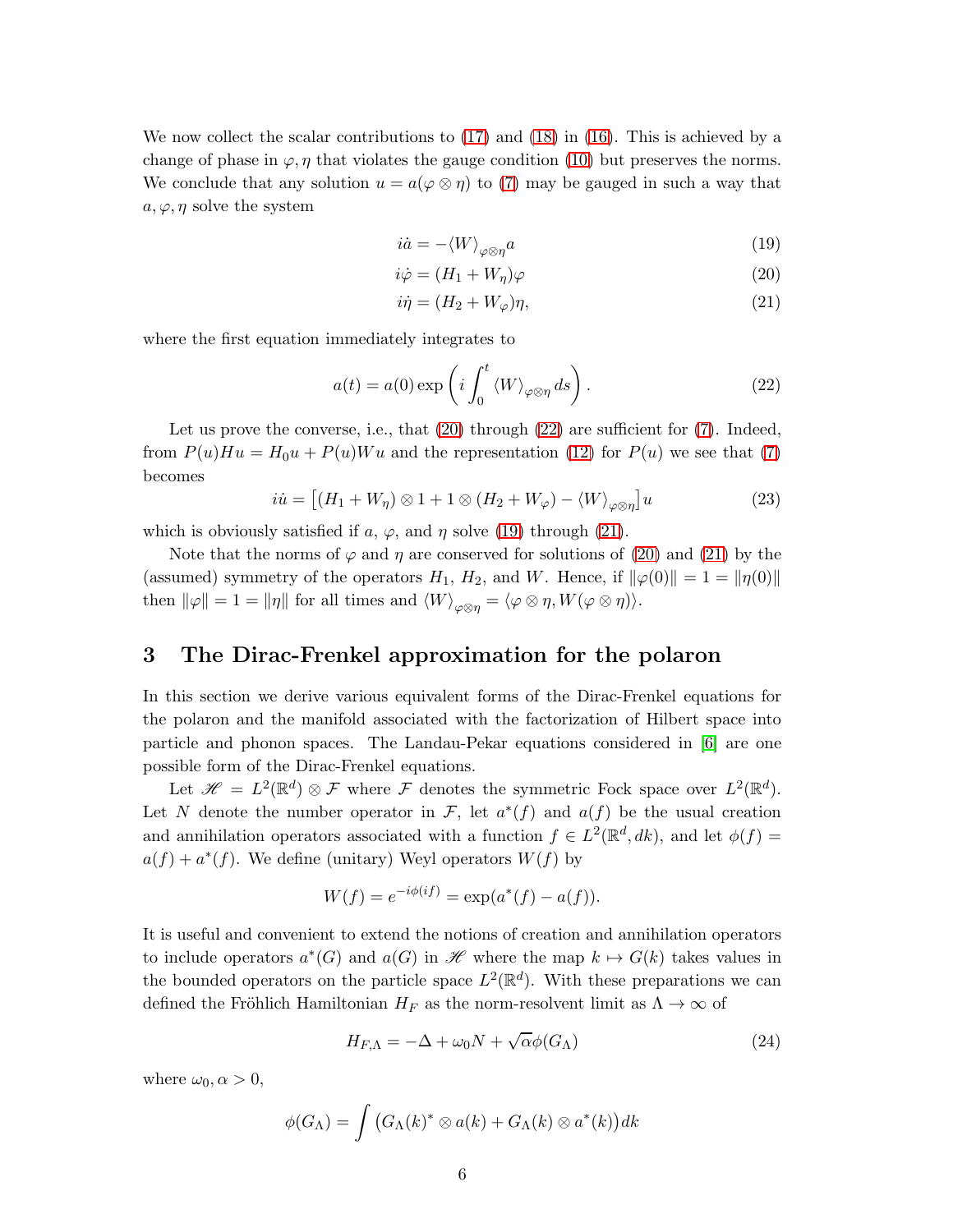and  $G_{\Lambda}(k)$  denotes the bounded operator  $L^2(\mathbb{R}^d)$  given by multiplication with the function  $G_{\Lambda,x}(k) = \chi_{\Lambda}(k)v(k)e^{-ikx}$  [\[8\]](#page-19-9). We choose  $v \in L^2_{loc}(\mathbb{R}^d)$  to be the positive function defined by

$$
\frac{1}{2|x|} = \int e^{ikx} |v(k)|^2 dk.
$$

This means that  $v(k) \sim |k|^{-(d-1)/2}$ , which is the usual choice for the form factor in two and three dimensions [\[3\]](#page-19-10). In particular we get the familiar

$$
v(k) = \frac{1}{2\pi|k|}, \quad \text{for } d = 3.
$$

While  $H_{F,\Lambda}$  is an operator sum of the general form  $H_0+W$  of Hamiltonians discussed in the previous section, this is not true for the resolvent limit  $H_F$  [\[8\]](#page-19-9). We ignore this problem in the present section and we derive (well-posed) systems of effective equations for the evolution on the manifold of product stated introduced in Section [2.](#page-2-1) This procedure will be justified by the results of the next section.

In this spirit we formally set  $W = \sqrt{\alpha} \phi(G)$ , where  $G = G_{\Lambda=\infty}$ , and we find

$$
W_{\eta} = \sqrt{\alpha} \int (G(k)^{*} \langle \eta, a(k)\eta \rangle + \text{h.c.}) dk
$$
  

$$
W_{\varphi} = \sqrt{\alpha} \int (\langle \varphi, G(k)^{*} \varphi \rangle a(k) + \text{h.c.}) dk.
$$

These operators are of the form  $W_{\eta} = V_{\eta}$  and  $W_{\varphi} = \sqrt{\alpha} \phi(f_{\varphi})$  with functions

$$
V_{\eta}(x) = \sqrt{\alpha} \int \left(\overline{v(k)} e^{ikx} \langle \eta, a(k)\eta \rangle + \text{h.c.}\right) dk \tag{25}
$$

$$
f_{\varphi}(k) = \langle \varphi, G(k)\varphi \rangle = v(k) \int e^{-ikx} |\varphi(x)|^2 dx \qquad (26)
$$

Hence the Dirac-Frenkel equations [\(20\)](#page-5-1) and [\(21\)](#page-5-4) become

<span id="page-6-1"></span><span id="page-6-0"></span>
$$
i\dot{\varphi} = (-\Delta + V_{\eta})\varphi, \tag{27}
$$

<span id="page-6-3"></span><span id="page-6-2"></span>
$$
i\dot{\eta} = (\omega_0 N + \sqrt{\alpha}\phi(f_t))\eta,
$$
\n(28)

and

<span id="page-6-4"></span>
$$
a(t) = \exp\left(i\sqrt{\alpha} \int_0^t \langle \varphi_s \otimes \eta_s, \phi(G)(\varphi_s \otimes \eta_s) \rangle ds\right)
$$
 (29)

provided that  $\|\varphi(0)\| = 1 = \|\eta(0)\|$  and  $a(0) = 1$ . The definitions [\(25\)](#page-6-0) and [\(26\)](#page-6-1) with  $\sqrt{\alpha}$  included in  $V_{\eta}$  but not in  $f_{\varphi}$  will turn out convenient later where both V and f will become independent of  $\alpha$ .

We are now going to eliminate  $\eta$  from [\(27\)](#page-6-2) and [\(28\)](#page-6-3) and we shall replace (28) by an equation for  $V_{\eta}$ . The equation [\(28\)](#page-6-3) can be solved for  $\eta$  in spite of the fact that it is non-autonomous. To this end we pass to the interaction picture. That is, we define  $\eta_{\text{int}}(t) = e^{i\omega_0 N t} \eta(t)$  for which Equation [\(28\)](#page-6-3) becomes

$$
i\dot{\eta}_{\rm int} = \sqrt{\alpha} \phi(e^{i\omega_0 t} f_{\varphi})) \eta_{\rm int}.
$$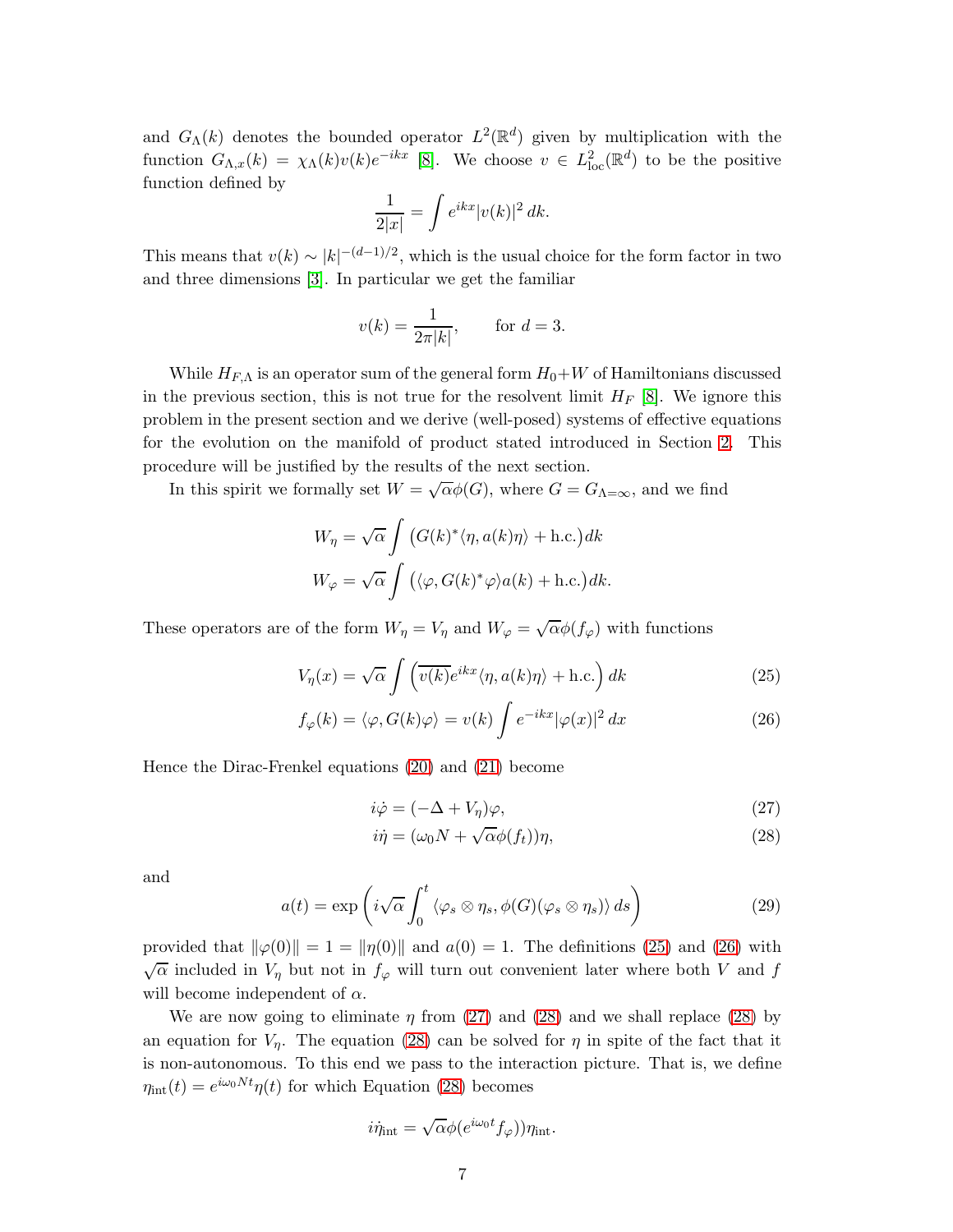Since the commutator

$$
[\phi(e^{i\omega_0 t}f_t)), \phi(e^{i\omega_0 s}f_s))] = 2i \operatorname{Im} \langle f_t, e^{-i\omega_0 (t-s)}f_s \rangle
$$

is a number, there is a formula for the propagator, which for  $\eta(t) = e^{-i\omega_0 N t} \eta_{\text{int}}(t)$ implies

<span id="page-7-0"></span>
$$
\eta(t) = e^{-iF(t)}e^{-i\omega_0 Nt}W(J_t)\eta_0
$$
\n(30)

where 
$$
J_t(k) = -i\sqrt{\alpha} \int_0^t e^{i\omega_0 s} f_s(k) ds,
$$
 (31)

$$
F(t) = -\alpha \int_0^t ds_1 \int_0^{s_2} ds_2 \operatorname{Im} \langle f_{s_1}, e^{-i\omega_0(s_1 - s_2)} f_{s_2} \rangle.
$$
 (32)

Now let us compute  $V_n$ . From [\(30\)](#page-7-0) it follows that

$$
\langle \eta, a(k)\eta \rangle = e^{-i\omega_0 t} \Big( \langle \eta_0, a(k)\eta_0 \rangle + J_t(k) \Big)
$$

and hence that  $V_{\eta} = V_{0,t} + V_{\varphi,t}$  where

$$
V_{0,t}(x) = \sqrt{\alpha} \int \left( \overline{v(k)} e^{ikx - i\omega_0 t} \langle \eta_0, a(k) \eta_0 \rangle + \text{h.c.} \right) dk
$$
  
\n
$$
V_{\varphi,t}(x) = \sqrt{\alpha} \int \left( \overline{v(k)} e^{ikx - i\omega_0 t} J_t(k) + \text{h.c.} \right) dk
$$
  
\n
$$
= -i\alpha \int_0^t ds \, e^{i\omega_0(s-t)} \int dk \, |v(k)|^2 \int e^{ik(x-y)} |\varphi_s(y)|^2 dy + \text{h.c.}
$$
  
\n
$$
= \alpha \int_0^t ds \sin(\omega_0(s-t)) \int \frac{|\varphi_s(y)|^2}{|x-y|} dy.
$$

Thus the system  $(27)$ ,  $(28)$  reduces to the nonlinear Schrödinger equation

<span id="page-7-1"></span>
$$
i\dot{\varphi} = (-\Delta + V_t)\varphi, \qquad (33)
$$

where  $V_t = V_{0,t} + V_{\varphi,t}$ . The first part,  $V_{0,t}$ , is determined by the initial condition  $\eta_0$ of the phonons. It is the potential due to the freely evolving phonons  $e^{-i\omega_0 N t}\eta_0$  and correspondingly  $(\partial_t^2 + \omega_0^2)V_{0,t} = 0$ . The initial data at  $t = 0$  are determined by  $\eta_0$ through

$$
\left(V_0 + i\omega_0^{-1}\partial_t V_0\right)\Big|_{t=0} = \frac{\alpha}{\pi} \int \frac{dk}{|k|} e^{ikx} \langle \eta_0, a(k) \eta_0 \rangle.
$$

On the other hand  $V_{\varphi,t}$ , and hence  $V_t = V_{0,t} + V_{\varphi,t}$ , solves the inhomogeneous equation

<span id="page-7-2"></span>
$$
(\partial_t^2 + \omega_0^2)V_t = -\alpha\omega_0|\cdot|^{-1} * |\varphi|^2
$$
\n(34)

and  $V_{\varphi,t}|_{t=0} = 0 = \partial_t V_{\varphi,t}|_{t=0}$ .

Much of this paper is concerned with a particular solution to [\(33\)](#page-7-1), [\(34\)](#page-7-2) and hence to  $(27)$ ,  $(28)$ . This particular solution to the system  $(33)$ ,  $(34)$  is of the form

<span id="page-7-3"></span>
$$
\varphi_t = e^{-i\lambda t} \varphi_0, \qquad V(x) = -\frac{\alpha}{\omega_0} \int \frac{|\varphi_0(y)|^2}{|x - y|} dy \tag{35}
$$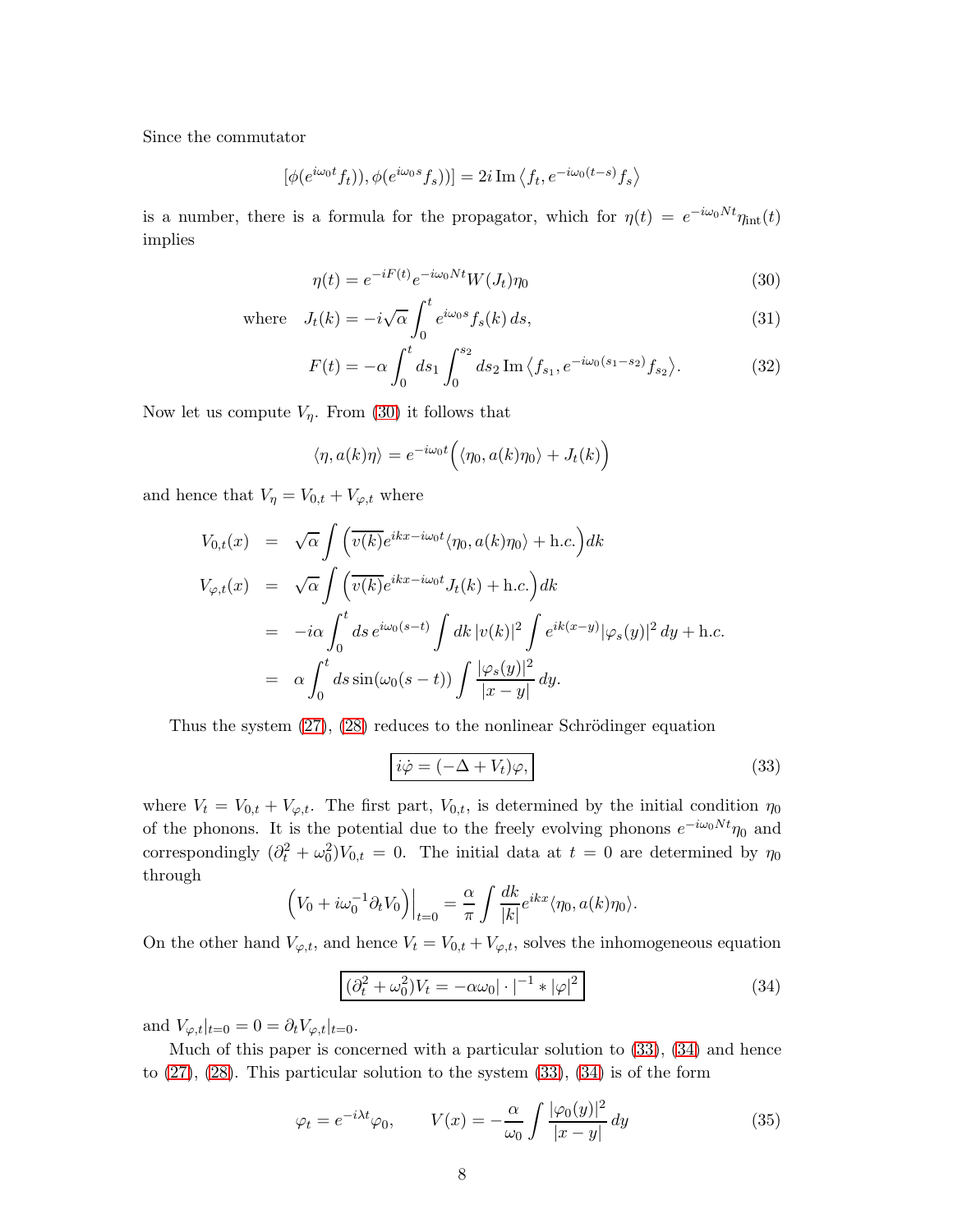where  $V$  does not depend on  $t$ . Then  $(33)$  reduces to

$$
\lambda \varphi_0 = \left( -\Delta - \frac{\alpha}{\omega_0} \int \frac{|\varphi_0(y)|^2}{|x - y|} \, dy \right) \varphi_0,\tag{36}
$$

which is the Euler-Lagrange equation associated with the Pekar functional

<span id="page-8-1"></span>
$$
\mathcal{E}_P(\varphi) = \int |\nabla \varphi(x)|^2 dx - \frac{\alpha}{2\omega_0} \int \frac{|\varphi(x)|^2 |\varphi(y)|^2}{|x - y|} dx dy \tag{37}
$$

with the constraint  $\|\varphi\|=1$ . It is well-known that this functional has a positive minimizer and infinitely many (spherically symmetric) critical points with negative energy [\[12,](#page-19-11) [14,](#page-19-12) [15\]](#page-19-13). Any critical point  $\varphi_0$  of [\(37\)](#page-8-1) defines, through [\(35\)](#page-7-3), a particular solution to [\(33\)](#page-7-1), [\(34\)](#page-7-2).

A solution to the system [\(27\)](#page-6-2), [\(28\)](#page-6-3) that leads to [\(35\)](#page-7-3) is given by

<span id="page-8-2"></span>
$$
\varphi_t = e^{-i\lambda t} \varphi_0, \qquad \eta_t = e^{-i\mu t} \eta_0 \tag{38}
$$

where  $\eta_0$  is the coherent state minimizing  $\omega_0 N + \sqrt{\alpha} \phi(f)$  and  $\mu$  is the minimum. That is,

<span id="page-8-4"></span>
$$
\eta_0 = W \left(\frac{\sqrt{\alpha}}{\omega_0} f\right)^* \Omega, \qquad \mu = -\frac{\alpha}{\omega_0} \|f\|^2 \tag{39}
$$

where f is given by [\(26\)](#page-6-1) with  $\varphi = \varphi_0$ . Indeed, with this choice for  $\eta_t$  we obtain from the definitions of  $V_{0,t}$  and  $V_{\varphi,t}$ , the expressions

$$
V_{0,t} = -\frac{\alpha}{\omega_0} \cos(\omega_0 t) \int \frac{|\varphi_0(y)|^2}{|x-y|} dy
$$
  

$$
V_{\varphi,t} = \frac{\alpha}{\omega_0} \Big( \cos(\omega_0 t) - 1 \Big) \int \frac{|\varphi_0(y)|^2}{|x-y|} dy
$$

which add up to V given in [\(35\)](#page-7-3). That is,  $V_{\eta_0} = V$ .

It remains to compute  $u_t = a(t)\varphi_t \otimes \eta_t$ , the solution to the Dirac-Frenkel equation [\(7\)](#page-3-0) associated with [\(38\)](#page-8-2). In view of  $\sqrt{\alpha} \langle \varphi_0 \otimes \eta_0, \phi(G) (\varphi_0 \otimes \eta_0) \rangle = -2 \frac{\alpha}{\omega_G}$  $\frac{\alpha}{\omega_0}||f||^2 = 2\mu,$ Equations [\(38\)](#page-8-2) and [\(29\)](#page-6-4) imply that  $a(t) = \exp(2\mu i t)$  and hence

$$
u_t = e^{-iE_p t} \varphi_0 \otimes \eta_0 \tag{40}
$$

<span id="page-8-0"></span>where  $E_p := \lambda - \mu = \mathcal{E}_P(\varphi_0)$  is the critical level of the Pekar functional.

### 4 Accuracy of the Dirac-Frenkel approximation

By Proposition [B.1](#page-18-0) there is a unitary transformation on the Fock space which turns the Fröhlich Hamiltonian  $H_F$  with  $\omega_0 = 1$  into  $\alpha^2 H_\alpha$ , where  $H_\alpha$  is the norm resolvent limit of

<span id="page-8-3"></span>
$$
H_{\alpha,\Lambda} = -\Delta + \alpha^{-2}N + \alpha^{-1}\phi(G_{\Lambda}).
$$
\n(41)

The factor of  $\alpha^2$  in the Schrödinger equation  $i\partial_t \psi = \alpha^2 H_\alpha \psi$  is now removed by introducing a microscopic time scale  $t_{\text{mic}} = \alpha^2 t$ , which will be denoted by t in the following.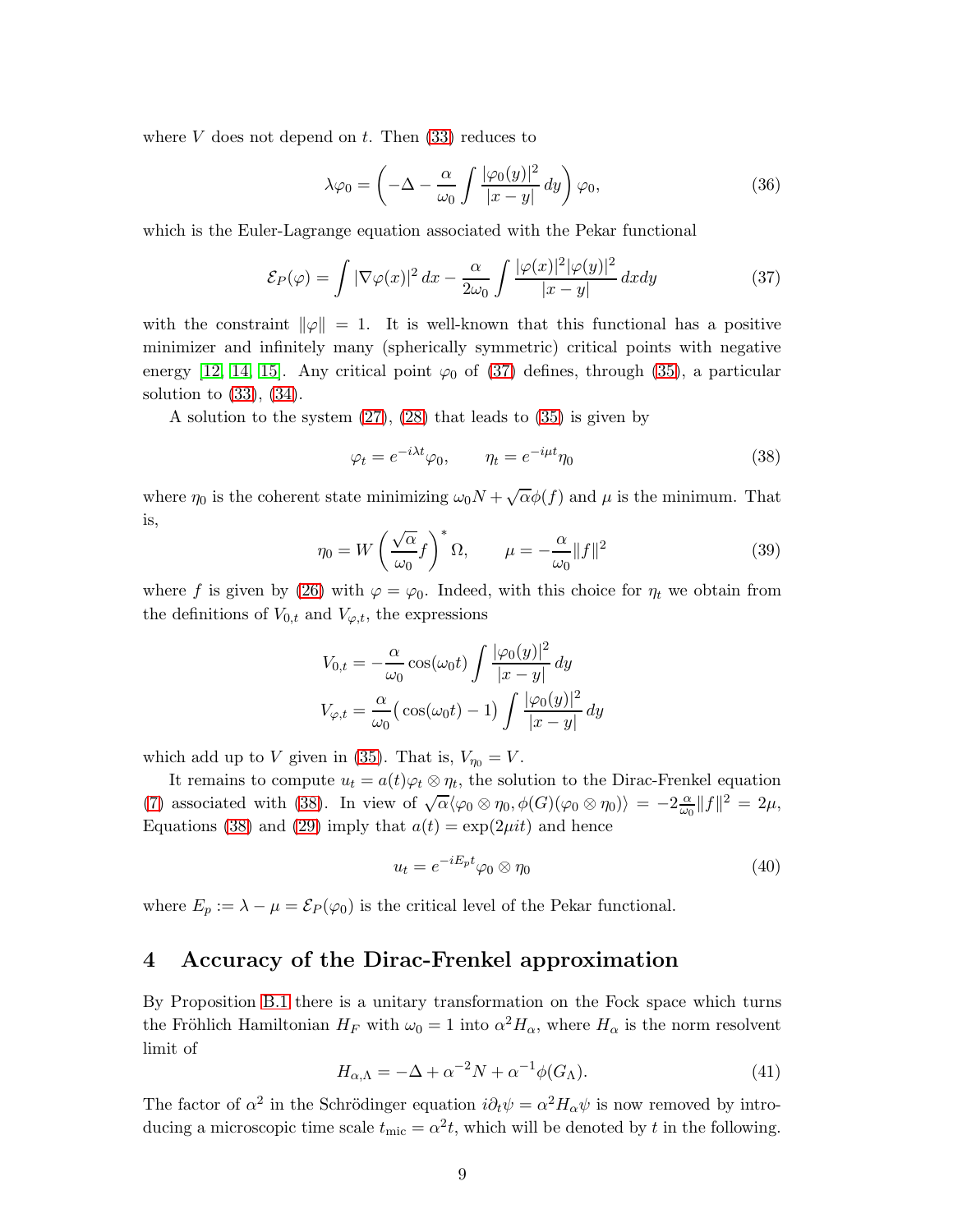Hence, effectively we replace [\(24\)](#page-5-5) by [\(41\)](#page-8-3). The equations of the previous section are converted accordingly by the substitutions

$$
\sqrt{\alpha} \to \alpha^{-1}, \qquad \omega_0 \to \alpha^{-2}
$$

of the parameters  $\sqrt{\alpha}, \omega_0$ . This means that [\(27\)](#page-6-2), [\(28\)](#page-6-3) and [\(29\)](#page-6-4) become

<span id="page-9-0"></span>
$$
i\dot{\varphi} = (-\Delta + V_{\eta})\varphi, \tag{42}
$$

<span id="page-9-1"></span>
$$
i\dot{\eta} = (\alpha^{-2}N + \alpha^{-1}\phi(f_t))\eta,
$$
\n(43)

and

<span id="page-9-6"></span>
$$
a(t) = \exp\left(i\alpha^{-1} \int_0^t \langle \varphi_s \otimes \eta_s, \phi(G)(\varphi_s \otimes \eta_s) \rangle\right).
$$
 (44)

In the previous section we found particular solutions to [\(27\)](#page-6-2), [\(28\)](#page-6-3). They correspond to particular solutions to [\(42\)](#page-9-0), [\(43\)](#page-9-1) given by  $\varphi_t = e^{-i\lambda t} \varphi_0$  and  $\eta_t = e^{-i\mu t} \eta_0$ , where  $\varphi_0$ is a critical point of the Pekar functional [\(37\)](#page-8-1) with  $\alpha/\omega_0 \rightarrow 1$ , and

<span id="page-9-2"></span>
$$
\eta_0 = W(\alpha f)^* \Omega,\tag{45}
$$

is the minimizer of  $\alpha^{-2}N + \alpha^{-1}\phi(f)$ , it satisfies  $a(k)\eta_0 = -\alpha f(k)\eta_0$ . Equation [\(45\)](#page-9-2) agrees with [\(39\)](#page-8-4) upon  $\sqrt{\alpha}, \omega_0 \to \alpha^{-1}, \alpha^{-2}$ . The function f is defined by

<span id="page-9-5"></span>
$$
f(k) = v(k)\hat{\rho}(k) \tag{46}
$$

where  $\hat{\rho}$  is the Fourier transform of  $\rho = |\varphi_0|^2$ . Setting  $V = -|\cdot|^{-1} * |\varphi_0|^2$  it follows that

<span id="page-9-4"></span><span id="page-9-3"></span>
$$
(-\Delta + V)\varphi_0 = \lambda \varphi_0 \tag{47}
$$

$$
\left(\alpha^{-2}N + \alpha^{-1}\phi(f)\right)\eta_0 = \mu\eta_0\tag{48}
$$

where  $\mu = -||f||^2 = \frac{1}{2}$  $\frac{1}{2}\langle\varphi_0,V\varphi_0\rangle.$ 

Suppose now that  $\varphi_0$  is a minimizer of the Pekar function, rather than just any critical point. This ensures that  $\lambda$  is the lowest eigenvalue of  $-\Delta + V$  [\[1\]](#page-19-14). We want to compare

$$
u_t = a(t)\varphi_t \otimes \eta_t = e^{-iE_p t}\varphi_0 \otimes \eta_0, \qquad (49)
$$

to the true evolution  $\exp(-iH_{\alpha}t)(\varphi_0 \otimes \eta_0)$ . To this end we define

$$
H_{\varphi_0} := (-\Delta + V) \otimes 1 + 1 \otimes (\alpha^{-2}N + \alpha^{-1}\phi(f)) + 2||f||^2,
$$

which, formally, is nothing but the effective Hamiltonian [\(23\)](#page-5-6) defined in Section [2](#page-2-1) with  $\varphi = \varphi_0$  and  $\eta = \eta_0$  as above. This operator depends on  $\varphi_0$  only, because f is determined by  $\varphi_0$ . From [\(47\)](#page-9-3), [\(48\)](#page-9-4) and  $E_p = \lambda + ||f||^2$  we see that  $H_{\varphi_0}(\varphi_0 \otimes \eta_0) = E_p(\varphi_0 \otimes \eta_0)$ and hence

$$
u_t = e^{-iH_{\varphi_0}t}(\varphi_0 \otimes \eta_0).
$$

We thus need to compare the time evolutions of  $\varphi_0 \otimes \eta_0$  generated by  $H_\alpha$  and  $H_{\varphi_0}$ respectively. By Lemma [A.4,](#page-17-0)

$$
H_{\Lambda} := W(\alpha f) H_{\alpha,\Lambda} W(\alpha f)^{*} = H_{\alpha,\Lambda} + V_{\Lambda} - \alpha^{-1} \phi(f) + ||f||^{2}
$$
  

$$
\tilde{H} := W(\alpha f) H_{\varphi_{0}} W(\alpha f)^{*} = -\Delta + V + \alpha^{-2} N + ||f||^{2},
$$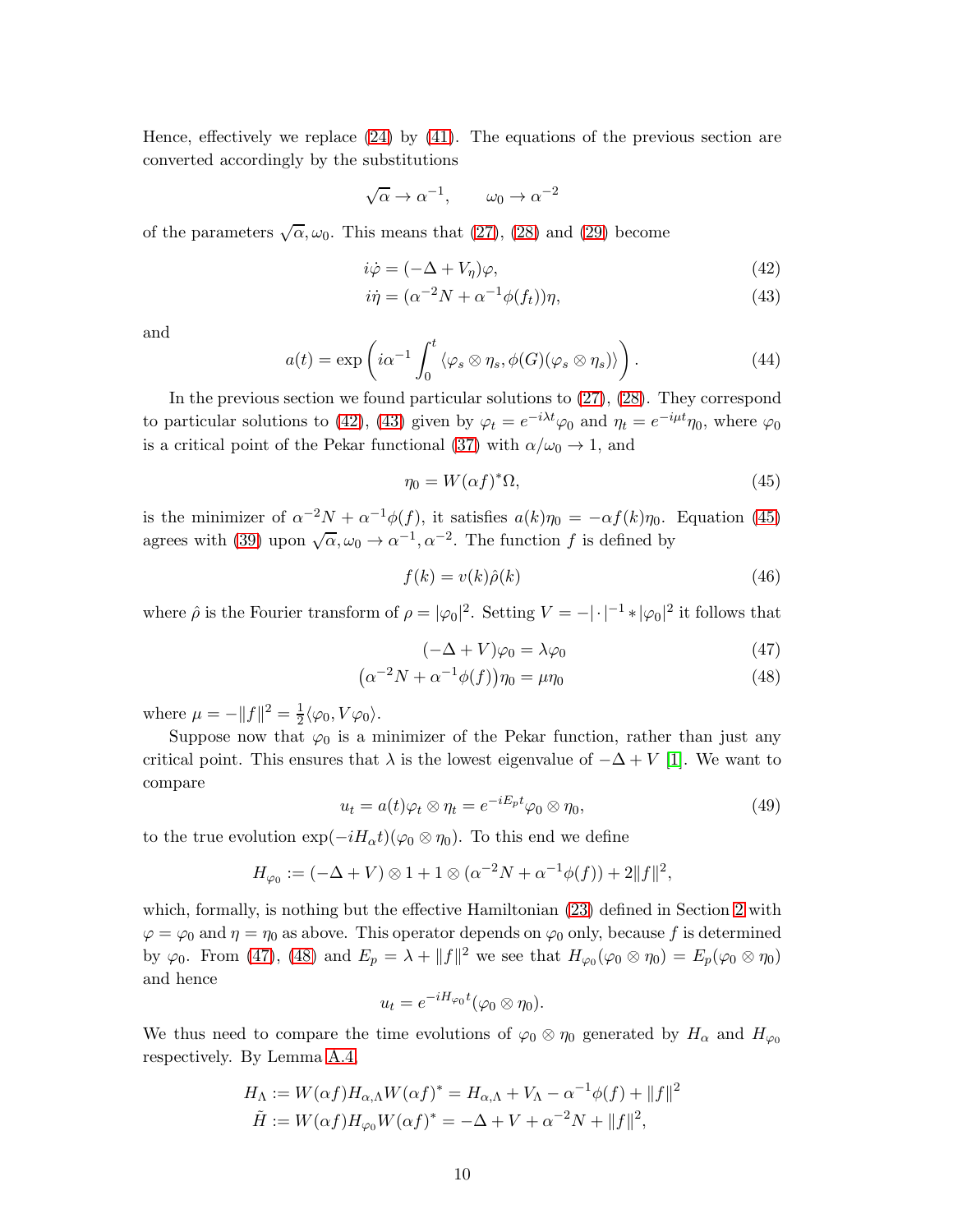which implies that

<span id="page-10-3"></span>
$$
\delta H_{\Lambda} := H_{\Lambda} - \tilde{H} = \alpha^{-1}(\phi(G_{\Lambda}) - \phi(f)) + (V_{\Lambda} - V), \tag{50}
$$

where  $||V_{\Lambda}-V||_{\infty} \to 0$  as  $\Lambda \to \infty$ , by Lemma [A.1.](#page-16-1) The operator  $H = W(\alpha f)H_{\alpha}W(\alpha f)^*$ is the norm-resolvent limit of  $H_{\Lambda}$  and therefore

<span id="page-10-0"></span>
$$
W(\alpha f) \left( e^{-iH_{\alpha}t} - e^{-iH_{\varphi_0}t} \right) W(\alpha f)^* = \left( e^{-iHt} - e^{-i\tilde{H}t} \right). \tag{51}
$$

With these preparations we may now state and prove our main result:

<span id="page-10-4"></span>**Theorem 4.1.** *Suppose*  $\varphi_0$  *is a minimizer of the Pekar functional,*  $\eta_0$  *is defined by* [\(45\)](#page-9-2) and [\(46\)](#page-9-5), and  $u_0 = \varphi_0 \otimes \eta_0$ . Then there is a constant C such that for all  $\alpha \geq 1$ *and all*  $t \in \mathbb{R}$ *,* 

$$
||e^{-iH_{\alpha}t}u_0 - e^{-iE_p t}u_0||^2 \leq C\frac{|t|}{\alpha^2}.
$$

*Proof.* We shall prove that

$$
||e^{-iH_{\Lambda}t}\psi_0 - e^{-i\tilde{H}t}\psi_0||^2 \le C\left(\frac{t}{\alpha^2}\right) + o(1) \qquad (\Lambda \to \infty)
$$

for  $\psi_0 = \varphi_0 \otimes \Omega$  and all  $t > 0$ . Since  $H_\Lambda \to H$  as  $\Lambda \to \infty$  in the norm-resolvent sense, and hence  $e^{-iH_{\Lambda}t}\psi_0 \to e^{-iHt}\psi_0$ , the desired estimate then follows from [\(51\)](#page-10-0) and  $u_0 = W(\alpha f)^* \psi_0$ . In the following  $o(1)$  will always stand for a remainder vanishing in the limit  $\Lambda \to \infty$ .

We begin with

<span id="page-10-1"></span>
$$
\|e^{-iH_{\Lambda}t}\psi_0 - e^{-i\tilde{H}t}\psi_0\|^2
$$
  
=  $2 \text{Im} \int_0^t \left\langle e^{-iH_{\Lambda}s}\psi_0, \delta H_{\Lambda}e^{-i\tilde{H}s}\psi_0 \right\rangle ds$   
=  $2 \text{Im} \int_0^t \left\langle e^{-iH_{\Lambda}s}\psi_0 - e^{-i\tilde{H}s}\psi_0, \delta H_{\Lambda}e^{-i\tilde{H}s}\psi_0 \right\rangle ds$   
=  $2 \text{Im} \int_0^t \left\langle e^{i\tilde{H}s}e^{-iH_{\Lambda}s}\psi_0 - \psi_0, e^{i(\tilde{H}-E_p)s}\delta H_{\Lambda}\psi_0 \right\rangle ds.$  (52)

where  $\tilde{H}\psi_0 = E_p \psi_0$  was used in the last equation.

Let  $P_0 := P_{\varphi_0} \otimes P_{\Omega}$  and  $Q_0 := P_{\varphi_0}^{\perp} \otimes P_{\Omega}^{\perp}$ . Then

<span id="page-10-2"></span>
$$
\delta H_{\Lambda}\psi_0 = P_0^{\perp}\delta H_{\Lambda}\psi_0 + o(1) = Q_0\delta H_{\Lambda}\psi_0 + o(1) \tag{53}
$$

because, first,

$$
\langle \psi_0, \delta H \psi_0 \rangle = \langle \varphi_0, (V_\Lambda - V) \varphi_0 \rangle = o(1)
$$

and, second,

$$
(P_{\varphi_0}^{\perp} \otimes P_{\Omega}) \delta H_{\Lambda} \psi_0 = P_{\varphi_0}^{\perp} (V_{\Lambda} - V) \varphi_0 \otimes \Omega = o(1)
$$
  

$$
(P_{\varphi_0} \otimes P_{\Omega}^{\perp}) \delta H_{\Lambda} \psi_0 = \alpha^{-1} \varphi_0 \otimes (f_{\Lambda} - f) = o(1),
$$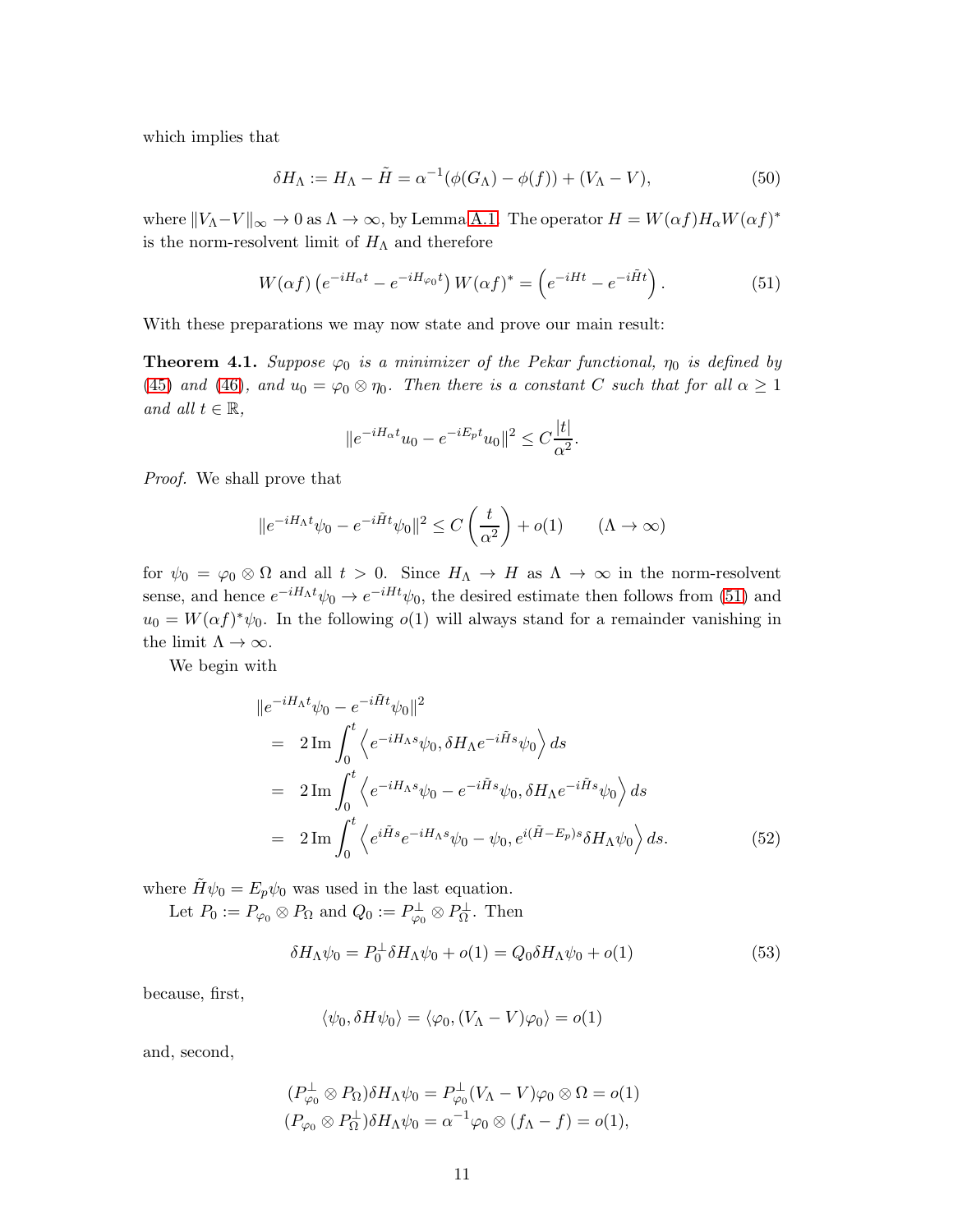where  $f_{\Lambda}(k) := \langle \varphi_0, a(G_{\Lambda}(k))\varphi_0 \rangle = f(k)\chi_{\Lambda}(k)$ . We have used that, by Lemma [A.1,](#page-16-1)  $||V_{\Lambda}-V||_{\infty} \to 0$ ,  $||f_{\Lambda}-f||_2 \to 0$ , and that  $P_0^{\perp} = (P_{\varphi_0}^{\perp} \otimes P_{\Omega}) + (P_{\varphi_0} \otimes P_{\Omega}^{\perp}) + (P_{\varphi_0}^{\perp} \otimes P_{\Omega}^{\perp})$ .

The eigenvalue  $E_p$  of  $\tilde{H}$  associated to  $\psi_0 = \varphi_0 \otimes \Omega$  is isolated from the spectrum of  $\tilde{H} \mid \text{Ran} P_{\varphi_0}^{\perp}$  by a gap of the size of the gap between the first and the second eigenvalue of  $-\Delta + V$ . Like V this gap is independent of  $\alpha$ . Therefore  $(\tilde{H} - E_p)$ <sup>[</sup>Ran $Q_0$  has a resolvent  $\tilde{R} = (\tilde{H} - E_p)^{-1} Q_0$  whose norm has a finite bound that is independent of  $\alpha$ . In the integrand of [\(52\)](#page-10-1) we now use [\(53\)](#page-10-2), we then write

$$
e^{i\tilde{H}s}e^{-iH_{\Lambda}s}\psi_0 - \psi_0 = -i\int_0^s e^{i\tilde{H}\tau} \delta H_{\Lambda} e^{-iH_{\Lambda}\tau}\psi_0 d\tau
$$

$$
e^{i(\tilde{H}-E_p)s}Q_0 = -i\frac{d}{ds}e^{i(\tilde{H}-E_p)s}\tilde{R}Q_0,
$$

and we integrate by parts to get

$$
\|e^{-iH_{\Lambda}t}\psi_0 - e^{-i\tilde{H}t}\psi_0\|^2 + o(1)
$$
  
=  $2\operatorname{Im}\left\langle \int_0^t e^{i\tilde{H}s} \delta H_{\Lambda} e^{-iH_{\Lambda}s}\psi_0 ds, e^{i(\tilde{H}-E_p)t} \tilde{R}Q_0 \delta H_{\Lambda}\psi_0 \right\rangle$   
-  $2\operatorname{Im}\int_0^t \left\langle e^{i\tilde{H}s} \delta H_{\Lambda} e^{-iH_{\Lambda}s}\psi_0, e^{i(\tilde{H}-E_p)s} \tilde{R}Q_0 \delta H_{\Lambda}\psi_0 \right\rangle ds$   
=  $A_{\Lambda}(t) - B_{\Lambda}(t).$  (54)

Both,  $A_{\Lambda}(t)$  and  $B_{\Lambda}(t)$  contain two factors of  $\delta H_{\Lambda}$  and thus two factors of  $\alpha^{-1}$ . We therefore expect that both  $A_{\Lambda}(t)$  and  $B_{\Lambda}(t)$  satisfy the desired estimate. To prove this we first note that

<span id="page-11-0"></span>
$$
Q_0 \delta H_\Lambda \psi_0 = \alpha^{-1} Q_0 a^*(G_\Lambda) \psi_0,\tag{55}
$$

which follows from  $P_{\Omega}^{\perp}(V_{\Lambda}-V)\psi_0 = 0$ ,  $P_{\varphi_0}^{\perp}\phi(f)\psi_0 = 0$ , and  $a(G_{\Lambda})\psi_0 = 0$ . Let  $\psi_s := e^{-iH_\Lambda s}\psi_0$ . By [\(50\)](#page-10-3) and [\(55\)](#page-11-0),

$$
B_{\Lambda}(t) = \alpha^{-2} 2 \operatorname{Im} \int_0^t \left\langle (\phi(G_{\Lambda}) - \phi(f)) \psi_s, \tilde{R} Q_0 a^*(G_{\Lambda}) \psi_0 \right\rangle e^{-iE_p s} ds + \alpha^{-1} 2 \operatorname{Im} \int_0^t \left\langle (V_{\Lambda} - V) \psi_s, \tilde{R} Q_0 a^*(G_{\Lambda}) \psi_0 \right\rangle e^{-iE_p s} ds.
$$

The second term vanishes in the limit  $\Lambda \to \infty$  thanks to Lemma [A.3](#page-16-2) and Lemma [A.1.](#page-16-1) From  $\phi(G_\Lambda) = a(G_\Lambda) + a^*(G_\Lambda)$  we get two contributions to the integrand of the first term. For the contribution of  $a^*(G_\Lambda)$  we obtain, using  $\|\psi_s\| = \|\psi_0\| = 1$ , Lemma [A.2](#page-16-0) and Lemma [A.3,](#page-16-2)

$$
\left| \left\langle a^*(G_{\Lambda})\psi_s, \tilde{R}Q_0 a^*(G_{\Lambda})\psi_0 \right\rangle \right| \leq ||a(G_{\Lambda})\tilde{R}Q_0 a^*(G_{\Lambda})\psi_0||
$$
  
\n
$$
\leq C_v ||(1+p^2)^{1/2} N^{1/2} \tilde{R}Q_0 a^*(G_{\Lambda})\psi_0||
$$
  
\n
$$
\leq C_v ||(1+p^2)^{1/2} \tilde{R}^{1/2} Q_0|| ||\tilde{R}^{1/2} Q_0 a^*(G_{\Lambda})\psi_0||
$$
  
\n
$$
\leq C ||\psi_0||.
$$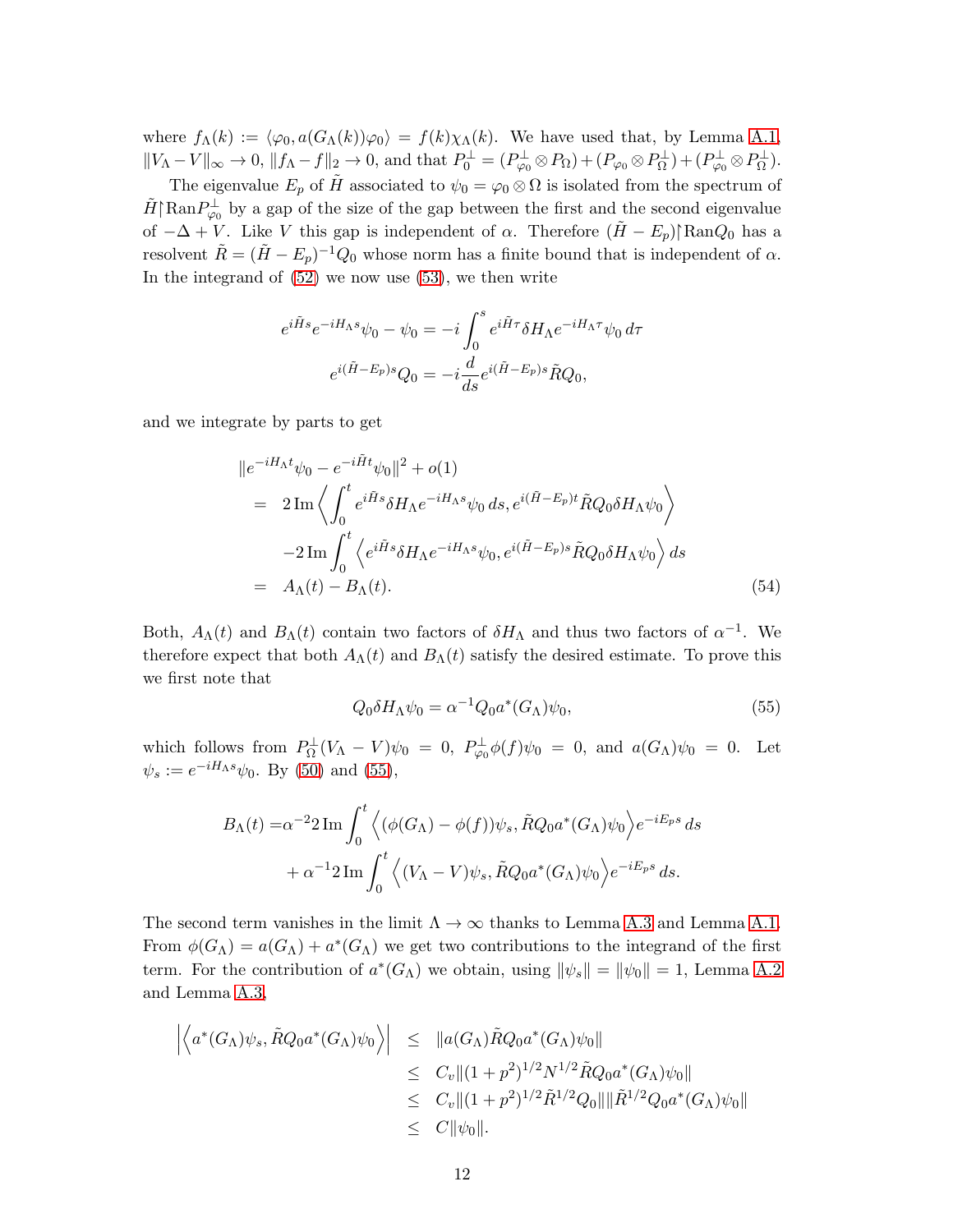Here and below it is used that  $\tilde{R}Q_0a^*(G_\Lambda)\psi_0$  is a one-phonon state. For the contribution of  $a(G_\Lambda)$  to the integrand we obtain by using Lemma [A.2](#page-16-0) and Lemma [A.3,](#page-16-2)

$$
\left| \left\langle a(G_{\Lambda})\psi_s, \tilde{R}Q_0 a^*(G_{\Lambda})\psi_0 \right\rangle \right|
$$
  
\n
$$
\leq ||(N+1)^{-1/2} a(G_{\Lambda})\psi_s|| ||(N+1)^{1/2} \tilde{R}Q_0 a^*(G_{\Lambda})\psi_0||
$$
  
\n
$$
\leq C_v \sqrt{2} ||(1+p^2)^{1/2} \psi_s|| ||\tilde{R}Q_0 a^*(G_{\Lambda})\psi_0||
$$
  
\n
$$
\leq C ||(1+p^2)^{1/2} \psi_s||,
$$

where, by Lemma [A.5,](#page-17-1)

$$
||(1+p^2)^{1/2}\psi_s||^2 \le 2\langle \psi_s, (H_\Lambda + C)\psi_s \rangle
$$
  
= 2\langle \psi\_0, (H\_\Lambda + C)\psi\_0 \rangle = \langle \varphi\_0, (-\Delta + V\_\Lambda + C)\varphi\_0 \rangle

which is bounded uniformly in  $\Lambda > 0$ . Since the contribution of  $\phi(f)$  to the integrand of  $B_\Lambda(t)$  can be estimated in the same way, we conclude that  $|B_\Lambda(t)| \leq C t \alpha^{-2}$ . In a very similar way one shows that  $|A_{\Lambda}(t)| \leq C t \alpha^{-2}$ .  $\Box$ 

#### <span id="page-12-0"></span>5 More general initial states

We now use the method developed in the previous sections for comparing the Dirac-Frenkel evolution with the true quantum evolution of more general initial states than those considered before. These initial states are still of the product form  $u_0 = \varphi_0 \otimes \eta_0$ with  $\varphi_0 \in L^2(\mathbb{R}^3)$  and a coherent state  $\eta_0 \in \mathcal{F}$  but in addition we only require that

$$
\varphi_0 \in H^2(\mathbb{R}^3)
$$
 and  $\eta_0 = W(\alpha g)^*\Omega$ ,  $g \in L^2(\mathbb{R}^3, (1+k^2)dk)$ .

For such initial data the system [\(42\)](#page-9-0), [\(43\)](#page-9-1) has a unique global solution  $\varphi_t$ ,  $\eta_t$ ,  $t \in \mathbb{R}$ , with  $\varphi_t \in H^2(\mathbb{R}^3)$  depending continuously on time [\[6,](#page-19-5) [9\]](#page-19-6). This well-posedness result is only available in  $d = 3$  space dimensions so far. Let  $a(t)$  be defined by [\(44\)](#page-9-6) and let

$$
u_t := a(t)\varphi_t \otimes \eta_t, \qquad t \in \mathbb{R}.
$$

Then the following theorem holds true:

**Theorem 5.1.** *There exists a constant*  $C \in \mathbb{R}$  *such that for all*  $\alpha \geq 1$  *and all*  $t \in \mathbb{R}$ *,* 

$$
\|e^{-iHt}u_0 - u_t\|^2 \leq C\left|\frac{t}{\alpha}\right|
$$

*Remark.* The constant C does not depend on g and hence the  $\alpha$ -dependence of  $\eta_0$  is actually immaterial.

*Proof.* As in the proof of Theorem [4.1](#page-10-4) we should estimate  $||e^{-iH_\Lambda t}u_0 - u_t||$  for  $\Lambda < \infty$ and then let  $\Lambda \to \infty$ . This could easily be done, but it would obscure the structure and simplicity of the proof. We therefore proceed formally setting  $\Lambda = \infty$ . From the definition of  $u_t$  it follows that  $ii_s = H_s u_s$  with

<span id="page-12-1"></span>
$$
H_s := -\Delta + V_{\eta_s} + \alpha^{-2} N + \alpha^{-1} \phi(f_s) - \alpha^{-1} \langle \varphi_s \otimes \eta_s, \phi(G) \varphi_s \otimes \eta_s \rangle \tag{56}
$$

.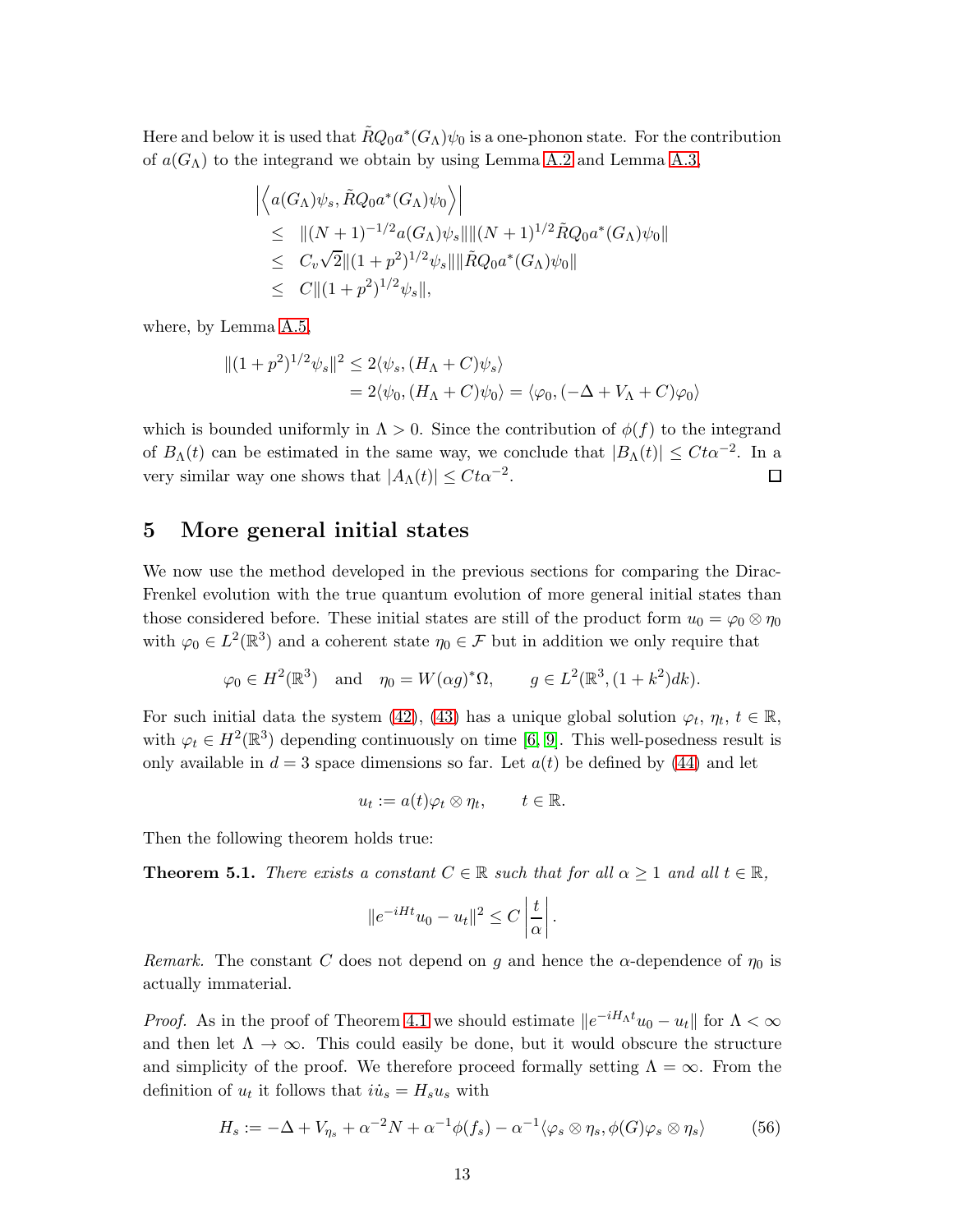where  $f_s(k) = \langle \varphi_s, G(k)\varphi_s \rangle = v(k)\hat{\rho}_s(k)$  and  $\rho_s = |\varphi_s|^2$ . We recall from Section [3](#page-5-0) that the equation [\(43\)](#page-9-1) for  $\eta_s$  can be solved explicitly in terms of  $\varphi_s$  with the result

<span id="page-13-0"></span>
$$
\eta_s = e^{-iF(s)} W(h_s) \Omega \tag{57}
$$

with some real-valued function  $F(s)$  and  $h_s \in L^2(\mathbb{R}^d)$ , which will drop out in the end. It is important however that the evolved state is again a coherent state. Writing  $V_{\eta_s}(x)$ as  $\langle \eta_s, \phi(G_x)\eta_s \rangle$  and  $\langle \varphi_s \otimes \eta_s, \phi(G)\varphi_s \otimes \eta_s \rangle$  as  $\langle \eta_s, \phi(f_s)\eta_s \rangle$  in [\(56\)](#page-12-1) we obtain

<span id="page-13-1"></span>
$$
H - H_s = \frac{1}{\alpha} \left( \phi(G) - \phi(f_s) \right) - \frac{1}{\alpha} \langle \eta_s, \phi(G)\eta_s \rangle - \frac{1}{\alpha} \langle \eta_s, \phi(f_s)\eta_s \rangle. \tag{58}
$$

where the index  $x$  has been dropped again. From  $(57)$  we see that

$$
W(h_s)^*\phi(G)W(h_s) = \phi(G) + \langle \eta_s, \phi(G)\eta_s \rangle
$$
  

$$
W(h_s)^*\phi(f_s)W(h_s) = \phi(G) + \langle \eta_s, \phi(f_s)\eta_s \rangle
$$

which, in view of [\(58\)](#page-13-1), leads to

$$
W(h_s)^{*}(H - H_s)W(h_s) = \frac{1}{\alpha}(\phi(G) - \phi(f_s)).
$$

Writing  $u_s = W(h_s)(\varphi_s \otimes \Omega)e^{-iF(s)}$  we conclude that

$$
||e^{-iHt}u_0 - u_t||^2 = 2 \operatorname{Im} \int_0^t \langle e^{-iHs}u_0, (H - H_s)u_s \rangle ds
$$
  
=  $2 \operatorname{Im} \int_0^t \langle W(h_s)^* e^{-iHs}u_0, W(h_s)^* (H - H_s)W(h_s)\varphi_s \otimes \Omega \rangle e^{-iF(s)} ds$   
=  $\frac{2}{\alpha} \operatorname{Im} \int_0^t \langle W(h_s)^* e^{-iHs}u_0, (\phi(G) - \phi(f_s))\varphi_s \otimes \Omega \rangle e^{-iF(s)} ds,$ 

where the annihilation operators  $a(G)$  and  $a(f_s)$  give no contribution to the integrand. For the contribution due to  $a^*(f_s)$  we have the bound

$$
\frac{2t}{\alpha}\sup_s\|f_s\|\|\varphi_s\|
$$

where  $\|\varphi_s\| = \|\varphi_0\| = 1$  and

$$
||f_s||^2 = \int |v(k)|^2 |\hat{\rho}_s(k)|^2 dk
$$
  
= 
$$
\frac{1}{2} \int \frac{\rho_s(x)\rho_s(y)}{|x-y|} dxdy \leq C ||\nabla \varphi_s||^2
$$

which is bounded uniformly in s, as we show below. The contribution of  $a^*(G)$  to the integrand is bounded above by

$$
\begin{aligned} & |\langle W(h_s)e^{-iHs}u_0, a^*(G)\varphi_s \otimes \Omega \rangle| \\ &\leq \|(1+p^2)^{1/2}e^{-iHs}u_0\| \cdot \|(1+p^2)^{-1/2}a^*(G)\varphi_s \otimes \Omega\| =: A_s B_s. \end{aligned}
$$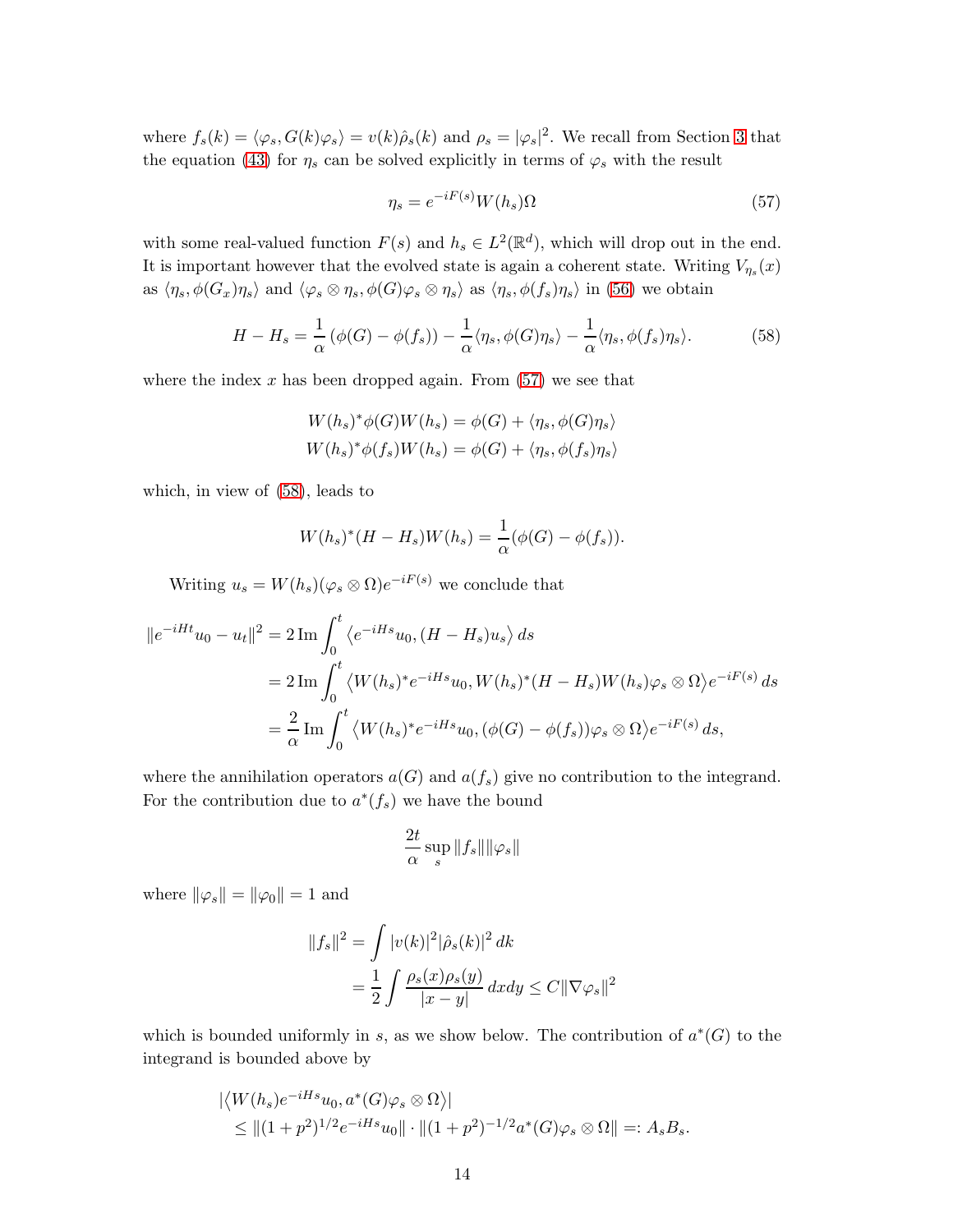With the help of Lemma [A.5](#page-17-1) we see that

$$
A_s^2 \le 2(\|\nabla \varphi_0\|^2 + C)
$$

and by part (b) of Lemma [A.3,](#page-16-2)

$$
B_s \leq C(||\nabla \varphi_s|| + ||\varphi_s||).
$$

It remains to prove that  $\sup_s \|\nabla \varphi_s\| < \infty$ . This follows from

$$
\langle u_s, H u_s \rangle \ge ||\nabla \varphi_s||^2 - \frac{1}{2} \int \frac{\rho_s(x)\rho_s(y)}{|x - y|} dx dy \ge \frac{1}{2} ||\nabla \varphi_s||^2 - C
$$

and the general fact that Dirac-Frenkel evolution conserves the energy, that is  $\langle u_s, H u_s \rangle =$  $\langle u_0, H u_0 \rangle$ , see Section [2.](#page-2-1)  $\Box$ 

#### <span id="page-14-0"></span>6 Extension to  $N$  polarons

The analysis of Section [4](#page-8-0) can be carried out equally for N-polaron systems, provided the parameters are in a range where the Pekar functional for N polarons, the so called Pekar-Tomasevich functional, has a minimizer. We now elaborate on these remarks in some mathematical detail, but we shall mostly suppress the UV-cutoff for notational simplicity. As in the previous section we here depend on results that are only available in  $d = 3$  space dimensions so far.

The Fröhlich Hamiltonian for N polarons in  $\mathbb{R}^3$  is of the form

$$
H_N = \sum_{j=1}^{N} \left( -\Delta_{x_j} + \alpha^{-1} \phi(G_j) \right) + \sum_{i < j} \frac{U}{|x_i - x_j|} + \alpha^{-2} N_{\text{ph}}
$$

and it acts on the Hilbert space  $\mathscr{H} = \mathscr{H}_{part} \otimes \mathscr{F}$  where  $\mathscr{H}_{part}$  may be the symmetric, the antisymmetric, of the full N-fold product of N copies of  $L^2(\mathbb{R}^3)$ .  $G_j(k)$  denotes the bounded operator on  $\mathscr{H}_{part}$  defined by multiplication with  $e^{-ikx_j}v(k)$  where  $x_j \in \mathbb{R}^3$ denotes the position of the j<sup>th</sup> particle and  $v(k) = 1/(2\pi|k|)$ . The operator  $H_N$  is of the familiar form  $H_N = H_0 + W$  where  $H_0 = H_1 \otimes 1 + 1 \otimes H_2$  is the sum of operators on  $\mathcal{H}_{part}$  and F respectively. The Dirac-Frenkel equations [\(20\)](#page-5-1) and [\(21\)](#page-5-4) now take the form

<span id="page-14-1"></span>
$$
i\dot{\varphi} = \left(\sum_{j=1}^{N} (-\Delta_{x_j}) + \sum_{i < j} \frac{U}{|x_i - x_j|} + V_\eta(x_1, \dots, x_N)\right) \varphi,\tag{59}
$$

<span id="page-14-2"></span>
$$
i\dot{\eta} = (\alpha^{-2}N + \alpha^{-1}\phi(f_t))\eta,
$$
\n(60)

where

$$
V_{\eta}(x_1 \ldots, x_N) := \alpha^{-1} \sum_{j=1}^N \int \left( \overline{v(k)} e^{ikx_j} \langle \eta, a(k) \eta \rangle + \text{h.c} \right) dk
$$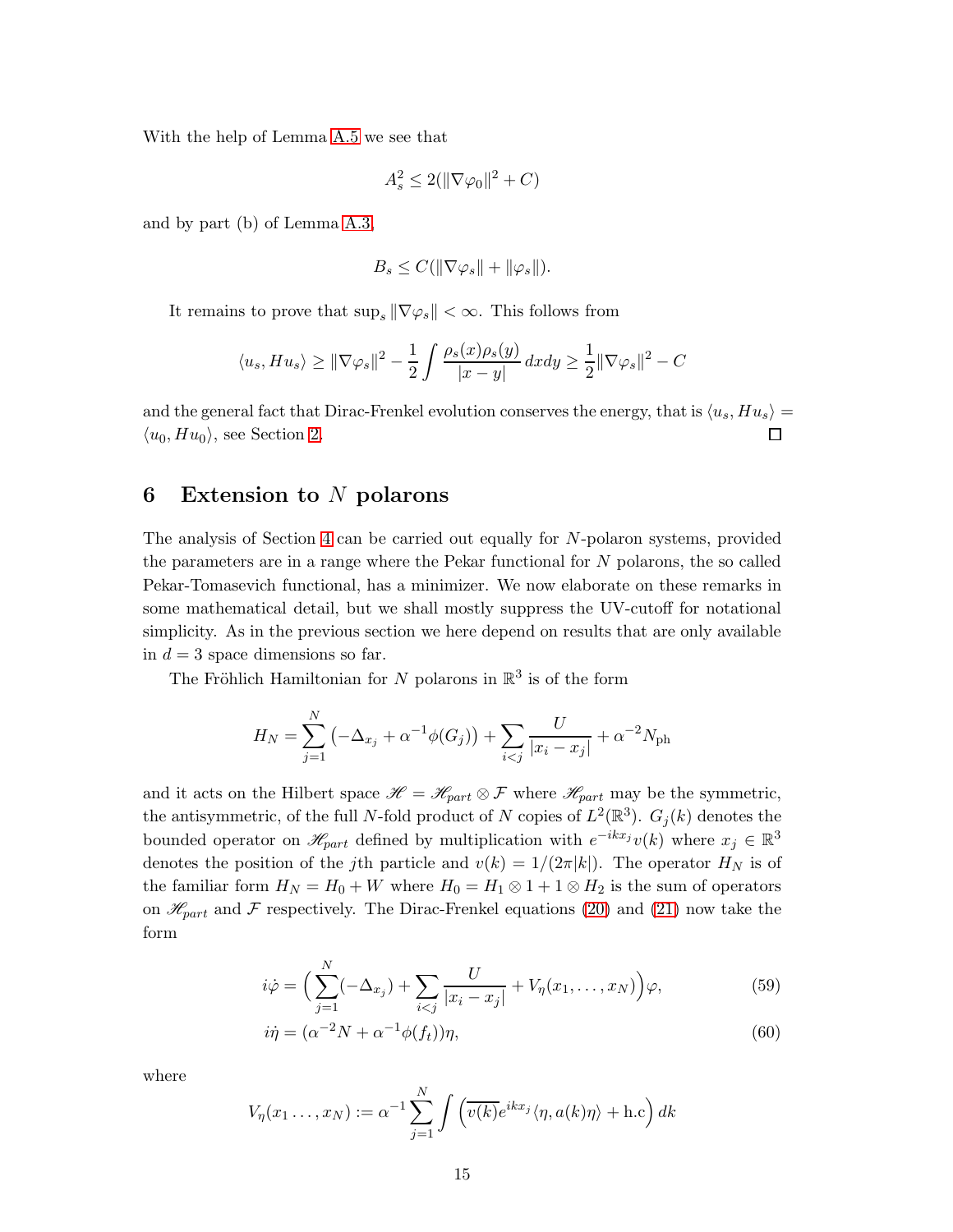and  $f(k) = v(k)\hat{\rho}(k)$ . The function  $\hat{\rho}$  is the Fourier transform of the particle density defined by

$$
\rho(x) := \sum_{j=1}^N \int |\varphi(\ldots x_{j-1}, x, x_{j+1} \ldots)|^2 dx_1, \ldots \widehat{dx_j} \ldots dx_N
$$

where x takes the place of  $x_j$  in the argument of  $\varphi$  and integration w.r.t  $x_j$  is omitted. The equations [\(59\)](#page-14-1) and [\(60\)](#page-14-2) are to be compared with [\(27\)](#page-6-2) and [\(28\)](#page-6-3). Following [\(38\)](#page-8-2) we now make the Ansatz

<span id="page-15-0"></span>
$$
\varphi_t = e^{-i\lambda t} \varphi_0, \qquad \eta_t = e^{-i\mu t} \eta_0 \tag{61}
$$

with  $\lambda, \mu \in \mathbb{R}$ ,  $\varphi_0 \in \mathscr{H}_{part}$  and  $\eta_0 \in \mathcal{F}$  to be determined. The potential  $V_\eta$  and the function f are now independent of time. Given  $(61)$ , the equation  $(60)$  is solved if

$$
\eta_0 = W(\alpha f)^*\Omega
$$

and  $\mu = -||f||^2$ . For the potential  $V_{\eta}$  this means that

$$
V_{\eta}(x_1 \ldots, x_N) = -\sum_{j=1}^N \int \frac{\rho(y)}{|x_j - y|} \, dy
$$

and hence the equation for  $\varphi_0$  and  $\lambda$  becomes the Euler-Lagrange equation for the *Pekar-Tomasevich* functional

$$
\mathcal{E}_N(\varphi) = \left\langle \varphi, \Big( \sum_{j=1}^N (-\Delta_{x_j}) + \sum_{i < j} \frac{U}{|x_i - x_j|} \Big) \varphi \right\rangle - \frac{1}{2} \int \frac{\rho(x)\rho(y)}{|x - y|} dx dy
$$

with the constraint  $\|\varphi\| = 1$ . From [\[11,](#page-19-15) [1\]](#page-19-14) we know that  $\mathcal{E}_N$  has a minimizer  $\varphi_0$ , provided that  $U < 1 + \varepsilon_N$  where  $\varepsilon_N > 0$ . The minimum  $E_N = \mathcal{E}_N(\varphi_0)$  and the Lagrange multiplier  $\lambda$  are related by  $E_N = \lambda - \mu$ . In view of the phase

$$
a(t) = \exp(i \int_0^t \langle \varphi_0 \otimes \eta_0, W \varphi_0 \otimes \eta_0 \rangle ds) = \exp(2i\mu t)
$$

and  $\lambda + \mu - 2\mu = E_N$  it is

$$
u_t = a(t)\varphi_t \otimes \eta_t = e^{-iE_Nt}(\varphi_0 \otimes \eta_0)
$$

that we want to compare to the true time evolution generated by  $H_N$ . A copy of the proof of Theorem [4.1](#page-10-4) shows that:

**Theorem 6.1.** Let  $N \geq 2$  and  $u_0 = \varphi_0 \otimes \eta_0 \in \mathcal{H}$  with  $\varphi_0$ ,  $\eta_0$  as defined above. Let  $E_N = \mathcal{E}_N(\varphi_0)$ *. Then there exists a constant*  $C_N$  *such that, for all*  $t \in \mathbb{R}$  *and*  $\alpha \geq 1$ *,* 

$$
||e^{-iH_Nt}u_0 - e^{-iE_Nt}u_0||^2 \leq C_N \frac{|t|}{\alpha^2}.
$$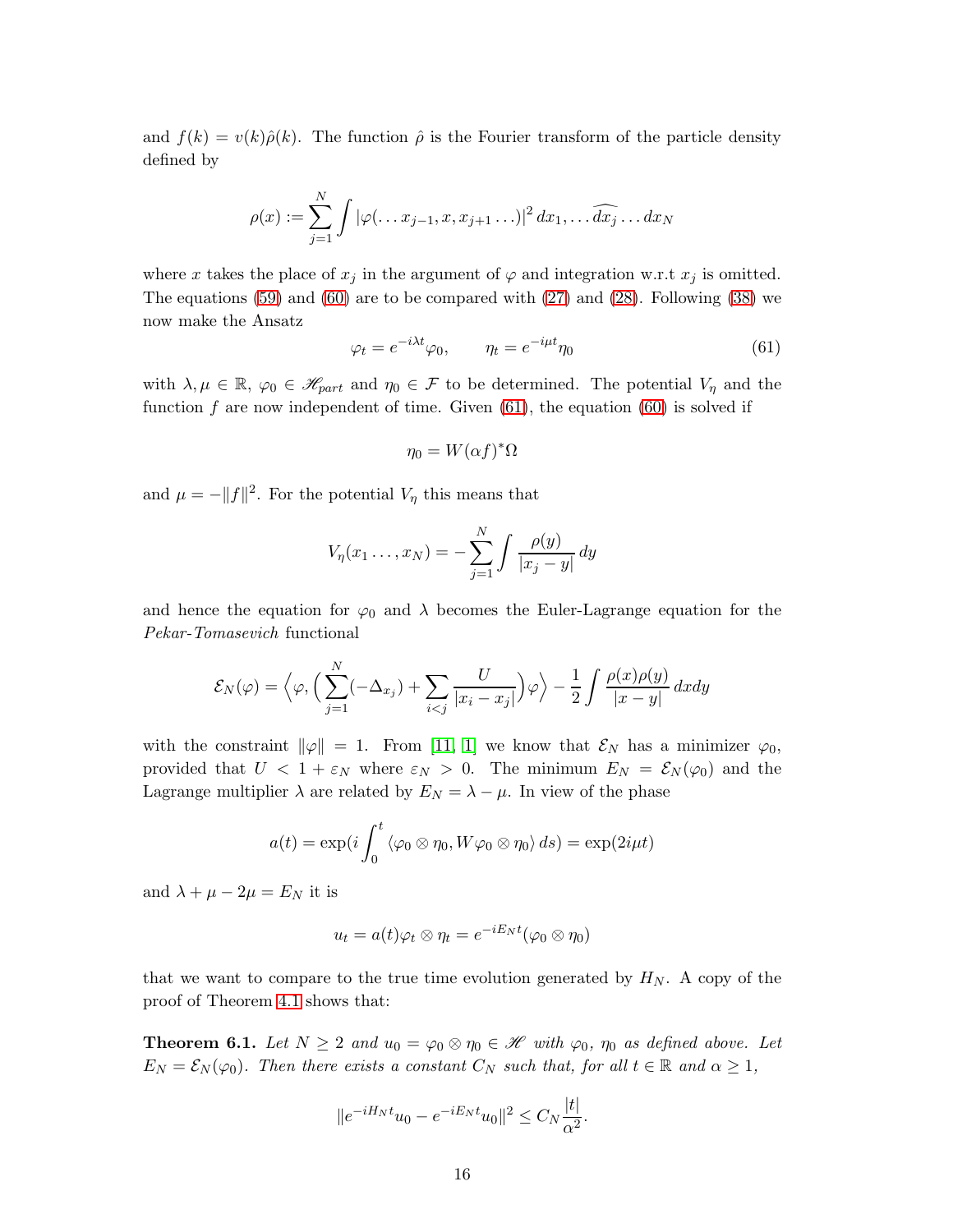### A Technical tools

<span id="page-16-1"></span>**Lemma A.1.** Let  $\varphi_0 \in L^2(\mathbb{R}^d)$ ,  $d \in \{2,3\}$ , be a minimizer of the Pekar functional [\(37\)](#page-8-1) *(with*  $\alpha/\omega_0 = 1$ *), let*  $V = -|\cdot|^{-1} * |\varphi_0|^2$  *and let*  $V_\Lambda$  *be defined by*  $\hat{V}_\Lambda = \hat{V} \chi_\Lambda$ *. Then* 

$$
||V_{\Lambda} - V||_{\infty} \to 0, \qquad (\Lambda \to \infty).
$$

*Proof.* It is well known that  $H^s(\mathbb{R}^d)$  is an algebra for  $s > d/2$ . Since  $\varphi_0 \in H^2(\mathbb{R}^d)$  with  $2 > d/2$  it follows that  $\rho = |\varphi_0|^2 \in H^2(\mathbb{R}^d)$ , and hence

$$
\begin{aligned} \left| (V_{\Lambda} - V)(x) \right| &= C_d \left| \int_{|k| > \Lambda} e^{ikx} \frac{1}{|k|^{d-1}} \hat{\rho}(k) \, dk \right| \\ &\le C_d \left( \int_{|k| > \Lambda} \frac{1}{|k|^{2d}} dk \right)^{1/2} \left( \int |k|^2 |\hat{\rho}(k)|^2 \, dk \right)^{1/2} \to 0 \qquad (\Lambda \to \infty). \end{aligned}
$$

<span id="page-16-0"></span>**Lemma A.2** (Frank, Schlein). Let  $G_{\Lambda}: L^2(\mathbb{R}^d) \to L^2(\mathbb{R}^d) \otimes L^2(\mathbb{R}^d)$  be defined by  $(G_{\Lambda}\varphi)(x,k) = \varphi(x)e^{-ikx}v(k)\chi_{\Lambda}(k)$ , with  $v \in L^2_{\text{loc}}(\mathbb{R}^d)$  such that

$$
C_v := \sup_{q \in \mathbb{R}^d} \int \frac{|v(k)|^2}{1 + (q - k)^2} \, dk < \infty.
$$

*Then, for all*  $\Lambda > 0$ *,* 

$$
||a(G_{\Lambda})\psi|| \leq C_v ||(1+p^2)^{1/2} N^{1/2}\psi||
$$
  

$$
||(N+1)^{-1/2} a(G_{\Lambda})\psi|| \leq C_v ||(1+p^2)^{1/2}\psi||
$$

*Proof.* The second inequality follows from  $(N + 1)^{-1/2}a(G_{\Lambda})\psi = a(G_{\Lambda})N^{-1/2}\psi$  and from the first one. For the proof of the first inequality we refer to [\[7,](#page-19-7) [8\]](#page-19-9).  $\Box$ 

<span id="page-16-2"></span>**Lemma A.3.** Let  $\varphi_0 \in L^2(\mathbb{R}^d)$  be a minimizer of the Pekar functional, let  $Q_0 =$  $P_{\varphi_0}^{\perp} \otimes P_{\Omega}^{\perp}$  and let  $\tilde{R}$  be the resolvent of  $\tilde{H} - E_p$  on  $\text{Ran}Q_0$ . Then

(a) 
$$
\sup_{\alpha>0} \|(1+p^2)^{1/2}\tilde{R}^{1/2}Q_0\| < \infty
$$
  
(b) 
$$
\sup_{\alpha,\Lambda>0} \|\tilde{R}^{1/2}Q_0a^*(G_{\Lambda})(\varphi_0\otimes\Omega)\| < \infty,
$$

*where*  $G_{\Lambda}$  *and*  $\tilde{H}$  *are defined in Sections* [3](#page-5-0) *and* [4.](#page-8-0)

*Proof.* For any normalized vector  $\psi \in D(-\Delta + N)$  we obtain, using  $p^2 \leq \tilde{H} + ||V||_{\infty}$ , that

$$
||(1 + p^2)^{1/2} \tilde{R}^{1/2} Q_0 \psi||^2 \le \left\langle Q_0 \psi, \tilde{R}^{1/2} (\tilde{H} + ||V||_{\infty} + 1) \tilde{R}^{1/2} Q_0 \psi \right\rangle
$$
  
=  $\left\langle Q_0 \psi, (1 + (E_p + ||V||_{\infty} + 1) \tilde{R}) Q_0 \psi \right\rangle$   
 $\le 1 + (E_p + ||V||_{\infty} + 1) ||\tilde{R} Q_0||.$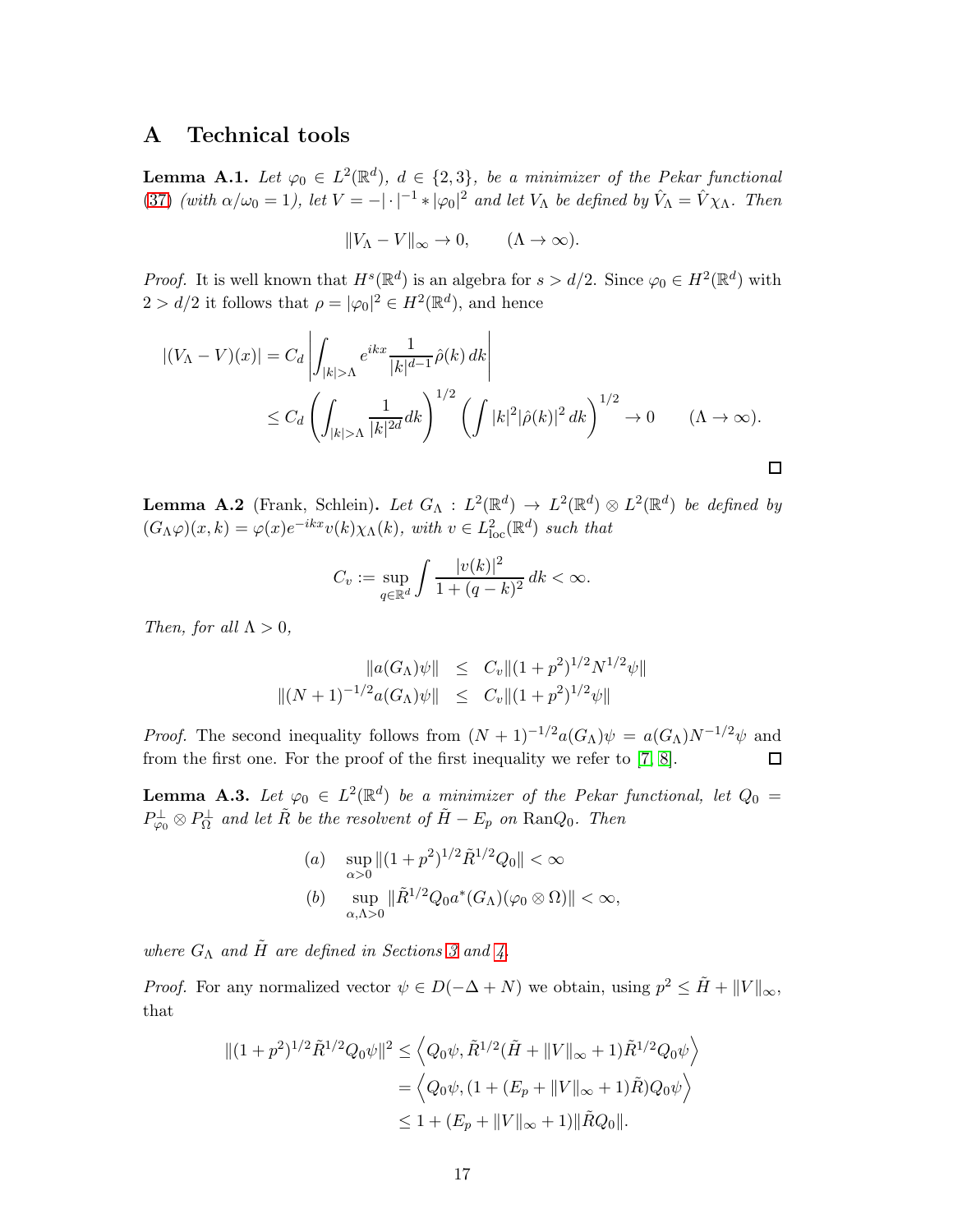Since  $E_p = \lambda + ||f||^2$  we have  $\tilde{H} - E_p \ge -\Delta + V - \lambda$  and  $\|\tilde{R}Q_0\| \le \|(-\Delta + V - \lambda)^{-1}P_{\varphi_0}^{\perp}\|$ , which is finite and independent of  $\alpha$ . This completes the proof of (a).

To prove (b) we write

$$
G_{\Lambda}(k) = G_{\Lambda}(k)\chi_{|k| \le 1} - \frac{1}{|k|^2} [p \cdot k, G_{\Lambda}(k)]\chi_{|k| > 1}
$$
  
=  $G_{\Lambda}(k)\chi_{|k| \le 1} - \frac{1}{|k|^2} (p \cdot kG_{\Lambda}(k) - G_{\Lambda}(k)k \cdot p)\chi_{|k| > 1}$ 

All three terms give rise to uniformly bounded contributions to  $\|\tilde{R}^{1/2}Q_0a^*(G_{\Lambda})(\varphi_0\otimes$  $\Omega$ || because

$$
\int_{|k|>1} \frac{|v(k)|^2}{|k|^2} \, dk < \infty
$$

and because, similar to (a),  $\sup_{\alpha>0} \|\tilde{R}^{1/2}Q_0p\| < \infty$ .

<span id="page-17-0"></span>**Lemma A.4.** Let  $f(k) = v(k)\hat{\rho}(k)$ ,  $V = -|\cdot|^{-1} * \rho$  and let  $V_{\Lambda}$  be defined by  $\hat{V}_{\Lambda}(k) =$  $\chi_{\Lambda}(k)\hat{V}(k)$ *. Then* 

$$
W(\alpha f)H_{\alpha,\Lambda}W(\alpha f)^{*} = H_{\Lambda} + V_{\Lambda} - \alpha^{-1}\phi(f) + ||f||^{2},
$$
  

$$
W(\alpha f)H_{\varphi_{0}}W(\alpha f)^{*} = -\Delta + V + \alpha^{-2}N + ||f||^{2},
$$

*and*

$$
W(\alpha f)(H_{\alpha,\Lambda}-H_{\varphi_0})W(\alpha f)^*=\alpha^{-1}(\phi(G_{\Lambda})-\phi(f))+(V_{\Lambda}-V).
$$

*Proof.* From

$$
W(\alpha f)a(k)W(\alpha f)^* = a(k) - \alpha f(k)
$$
  

$$
W(\alpha f)a^*(k)W(\alpha f)^* = a(k) - \alpha \overline{f(k)}
$$

it follows that

$$
W(\alpha f)\alpha^{-2}NW(\alpha f)^{*} = \alpha^{-2}N - \alpha^{-1}\phi(f) + ||f||^{2}
$$
\n(62)

$$
W(\alpha f)\alpha^{-1}\phi(f)W(\alpha f)^{*} = \alpha^{-1}\phi(f) - 2||f||^{2}
$$
\n(63)

and

<span id="page-17-4"></span>
$$
W(\alpha f)\alpha^{-1}\phi(G_{\Lambda,x})W(\alpha f)^* = \alpha^{-1}\phi(G_{\Lambda,x}) + V_{\Lambda}(x),\tag{64}
$$

where we used that  $(2\pi)^d |v(k)|^2$  is the Fourier transform of  $|\cdot|^{-1}/2$ . The lemma follows from [\(62\)](#page-17-2), [\(63\)](#page-17-3) and [\(64\)](#page-17-4).

<span id="page-17-1"></span>**Lemma A.5.** *For every*  $\varepsilon \in (0,1)$  *there exists a constant*  $C_{\varepsilon}$  *such that for all*  $\Lambda > 0$ *,*  $\alpha \geq 1$ ,

$$
(1 - \varepsilon) \left(-\Delta + \alpha^{-2}N\right) - C_{\varepsilon} \leq H_{\alpha,\Lambda} \leq (1 + \varepsilon) \left(-\Delta + \alpha^{-2}N\right) + C_{\varepsilon}.
$$

<span id="page-17-3"></span><span id="page-17-2"></span> $\Box$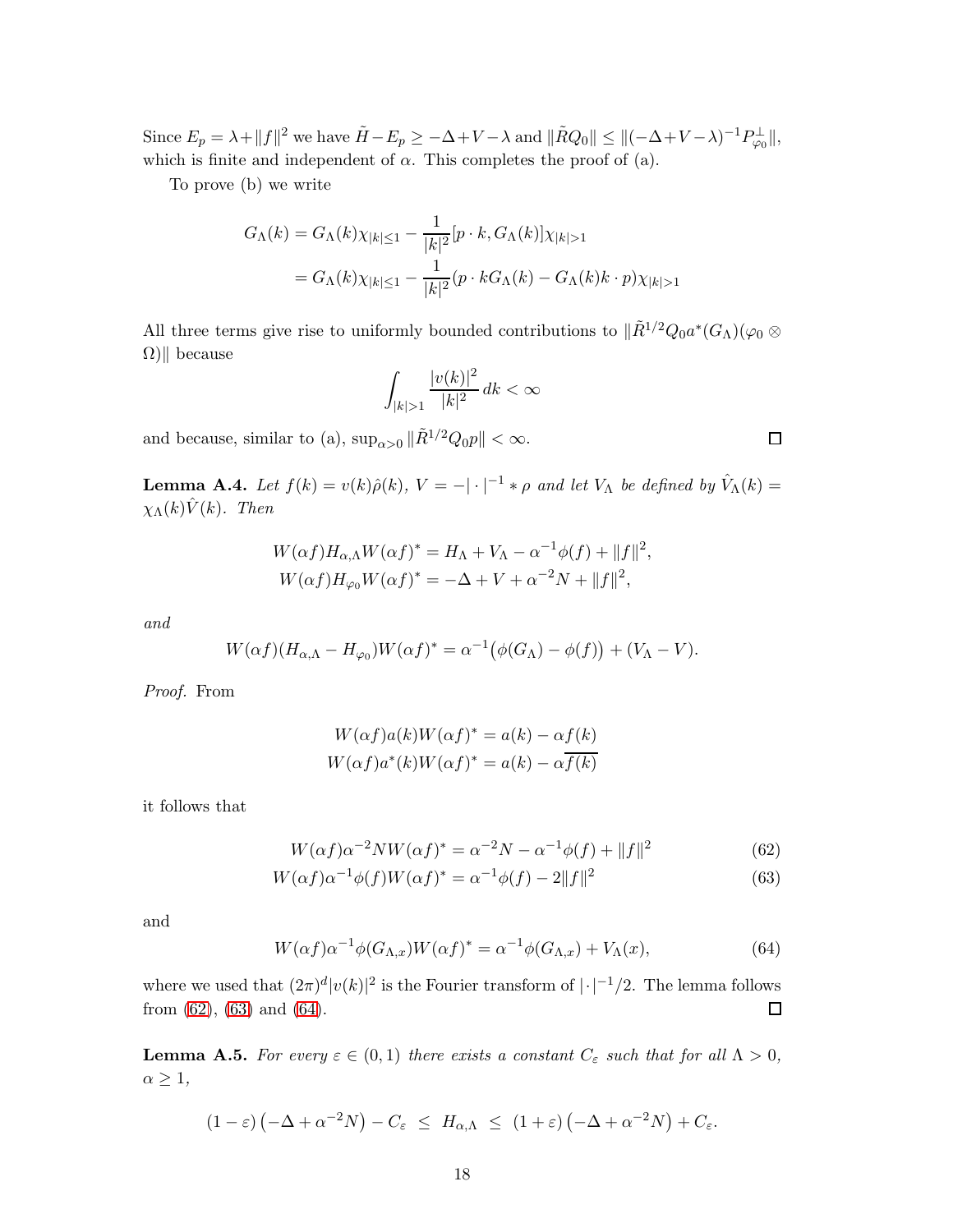*Proof.* From Lemma 2.1 of [\[8\]](#page-19-9) we know that, for all  $\Lambda \geq \Lambda_0 > 0$ ,

<span id="page-18-1"></span>
$$
\pm \alpha^{-1} (\phi(G_{\Lambda}) - \phi(G_{\Lambda_0})) \leq 2 \left( \int_{|k_0| \geq \Lambda_0} \frac{|v(k)|^2}{k^2} \right)^{1/2} (-\Delta + \alpha^{-2} N + \alpha^{-2})
$$
  

$$
\leq \varepsilon (-\Delta + \alpha^{-2} N + \alpha^{-2})
$$
(65)

for  $\Lambda_0$  large enough. On the other hand, for all  $\Lambda \leq \Lambda_0$ ,

<span id="page-18-2"></span>
$$
\pm \alpha^{-1} \phi(G_{\Lambda}) \le \frac{\varepsilon}{\alpha^2} N + \frac{1}{\varepsilon} \int_{|k| \le \Lambda_0} |v(k)|^2 dk. \tag{66}
$$

From [\(65\)](#page-18-1) and [\(66\)](#page-18-2) combined it follows that, for all  $\Lambda > 0$ 

$$
\pm \alpha^{-1} \phi(G_{\Lambda}) \le \varepsilon (-\Delta + 2\alpha^{-2}N + \alpha^{-2}) + \frac{1}{\varepsilon} \int_{|k| \le \Lambda_0} |v(k)|^2 dk,
$$

which proves the desired estimates.

# B Rescaling of the Fröhlich Hamiltonian

let  $H_F$  and  $H_\alpha$  be the self-adjoint Hamiltonians defined in terms of the norm resolvent limits of the cutoff Hamiltonians

$$
H_{F,\Lambda} = -\Delta + N + \sqrt{\alpha} \phi(G_{\Lambda})
$$
  

$$
H_{\alpha,\Lambda} = -\Delta + \alpha^{-2} N + \alpha^{-1} \phi(G_{\Lambda}).
$$

where  $G_{\Lambda,x}(k) = c_d |k|^{-(d-1)/2} \chi_{\Lambda}(k) e^{-ikx}$ .

<span id="page-18-0"></span>**Proposition B.1.** *There exists a unitary transformation* U depending on  $\alpha > 0$  such *that*  $U^* H_F U = \alpha^2 H_\alpha$ *.* 

*Proof.* Let  $U_{\alpha}$  in  $L^2(\mathbb{R}^d)$  be defined by  $(U_{\alpha}\psi)(x) = \alpha^{d/2}\psi(\alpha x)$  and let  $U = U_{\alpha} \otimes \Gamma(U_{\alpha}^*)$ . We claim that

<span id="page-18-3"></span>
$$
U^* H_{F,\Lambda} U = \alpha^2(-\Delta) + N + \alpha \phi(G_{\Lambda/\alpha}) = \alpha^2 H_{\alpha,\Lambda/\alpha}.
$$
 (67)

From [\(67\)](#page-18-3) the assertion follows in the limit  $\Lambda \to \infty$ . To prove (67) we use that

$$
((U_{\alpha}^* \otimes 1)\phi(G_{\Lambda})\psi)(x) = \alpha^{-d/2}\phi(G_{\Lambda,x/\alpha})\psi(x/\alpha) = \phi(G_{\Lambda,x/\alpha})(U_{\alpha}^* \otimes 1)\psi(x)
$$

and

$$
\Gamma(U_{\alpha})\phi(G_{\Lambda,x/\alpha})\Gamma(U_{\alpha}^*)=\phi(U_{\alpha}G_{\Lambda,x/\alpha})=\sqrt{\alpha}\phi(G_{\Lambda/\alpha,x}).
$$

In the last equation we used the scaling properties of  $G_{\Lambda,x}$ , which imply that

$$
U_{\alpha}G_{\Lambda,x/\alpha}(k) = \alpha^{d/2}G_{\Lambda,x/\alpha}(\alpha k) = \sqrt{\alpha}G_{\Lambda/\alpha,x}(k).
$$

Acknowledgement: The author appreciates the many discussions with Joachim Kerner and Andreas Wünsch at an early stage of this work and he thanks Nicolas Rougerie for asking about the possibility to extend the main result to N-polaron systems. Kerner and Wünsch were supported by the *Deutsche Forschungsgemeinschaft* through the Graduiertenkolleg 1838, "Spectral Theory and Dynamics of Quantum System".

 $\Box$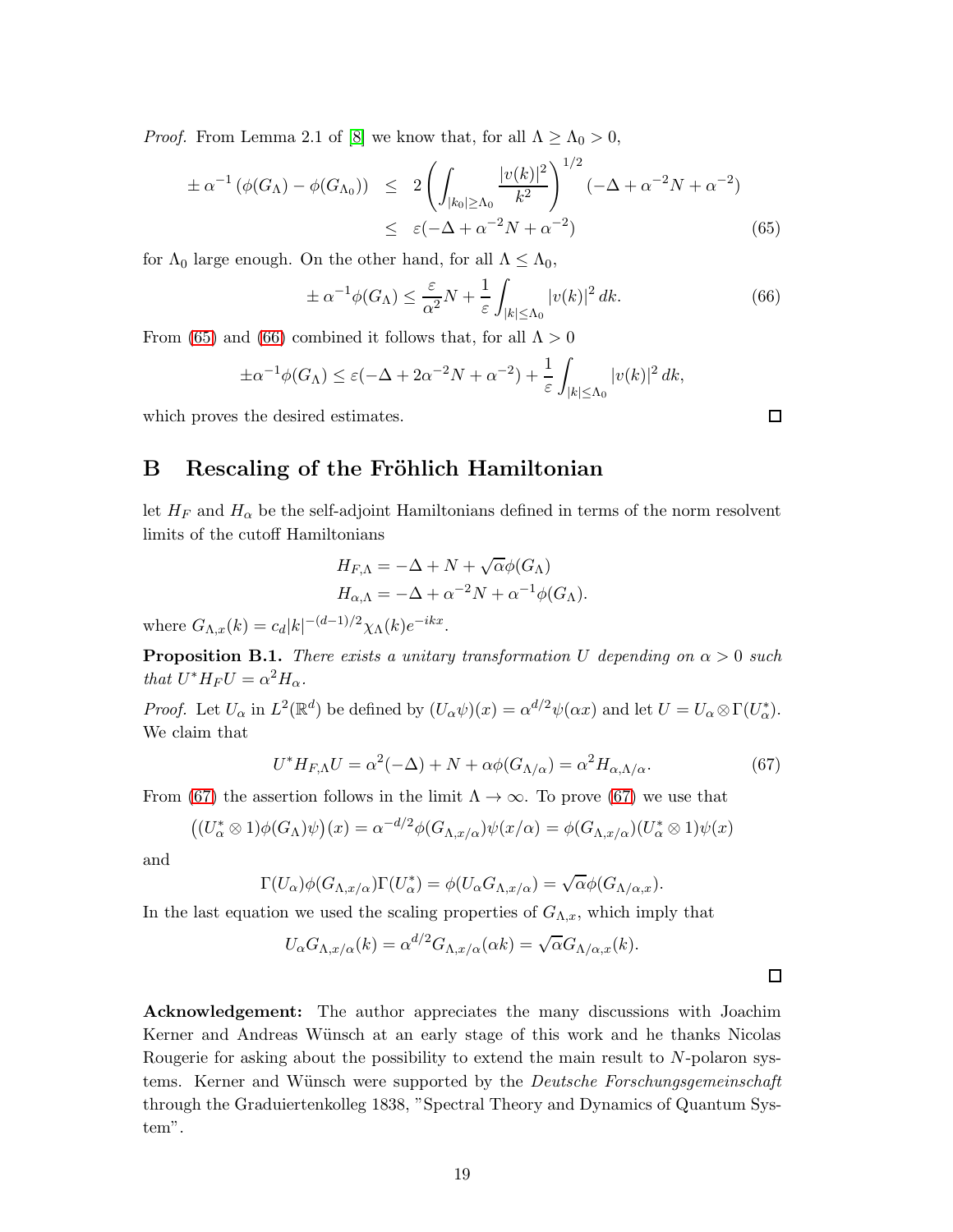# <span id="page-19-14"></span>References

- <span id="page-19-4"></span>[1] Ioannis Anapolitanos and Marcel Griesemer. Multipolarons in a constant magnetic field. *Ann. Henri Poincaré*, 15(6):1037–1059, 2014.
- <span id="page-19-10"></span>[2] P. Bechouche, J. Nieto, E. Ruiz Arriola, and J. Soler. On the time evolution of the mean-field polaron. *J. Math. Phys.*, 41(7):4293–4312, 2000.
- <span id="page-19-3"></span>[3] J. T. Devreese. Polarons. volume 14 of *Encyclopedia of Applied Physics*, pages 383–413. VCH-Publishers, 1996.
- <span id="page-19-0"></span>[4] Jozef T Devreese and Alexandre S Alexandrov. Fröhlich polaron and bipolaron: recent developments. *Reports on Progress in Physics*, 72(6):066501, 2009.
- <span id="page-19-5"></span>[5] M. D. Donsker and S. R. S. Varadhan. Asymptotics for the polaron. *Comm. Pure Appl. Math.*, 36(4):505–528, 1983.
- <span id="page-19-7"></span>[6] R.L. Frank and Z. Gang. Derivation of an effective evolution equation for a strongly coupled polaron. [arXiv:1505.03059.](http://arxiv.org/abs/1505.03059)
- <span id="page-19-9"></span>[7] Rupert L. Frank and Benjamin Schlein. Dynamics of a strongly coupled polaron. *Lett. Math. Phys.*, 104(8):911–929, 2014.
- <span id="page-19-6"></span>[8] M. Griesemer and A. Wünsch. Self-adjointness and domain of the Fröhlich Hamiltonian. *J. Math. Phys.*, 57(2):021902, 15, 2016.
- <span id="page-19-2"></span>[9] Marcel Griesemer, Jochen Schmid, and Guido Schneider. On the dynamics of the mean-field polaron in the weak-coupling limit. [arXiv:1609.00954.](http://arxiv.org/abs/1609.00954)
- <span id="page-19-15"></span>[10] L. D. Landau and S. I. Pekar. Effective mass of a polaron. *Zh. Eksp. Teor. Fiz.* 18(5):419-423, 1948.
- <span id="page-19-11"></span>[11] Mathieu Lewin. Geometric methods for nonlinear many-body quantum systems. *J. Funct. Anal.*, 260(12):3535–3595, 2011.
- <span id="page-19-1"></span>[12] Elliott H. Lieb. Existence and uniqueness of the minimizing solution of Choquard's nonlinear equation. *Studies in Appl. Math.*, 57(2):93–105, 1976/77.
- <span id="page-19-12"></span>[13] Elliott H. Lieb and Lawrence E. Thomas. Exact ground state energy of the strongcoupling polaron. *Comm. Math. Phys.*, 183(3):511–519, 1997.
- <span id="page-19-13"></span>[14] P.-L. Lions. The Choquard equation and related questions. *Nonlinear Anal.*, 4(6):1063–1072, 1980.
- [15] P.-L. Lions. The concentration-compactness principle in the calculus of variations. The locally compact case. I. *Ann. Inst. H. Poincaré Anal. Non Linéaire*, 1(2):109– 145, 1984.
- <span id="page-19-8"></span>[16] Christian Lubich. *From quantum to classical molecular dynamics: reduced models and numerical analysis*. Zurich Lectures in Advanced Mathematics. European Mathematical Society (EMS), Zürich, 2008.